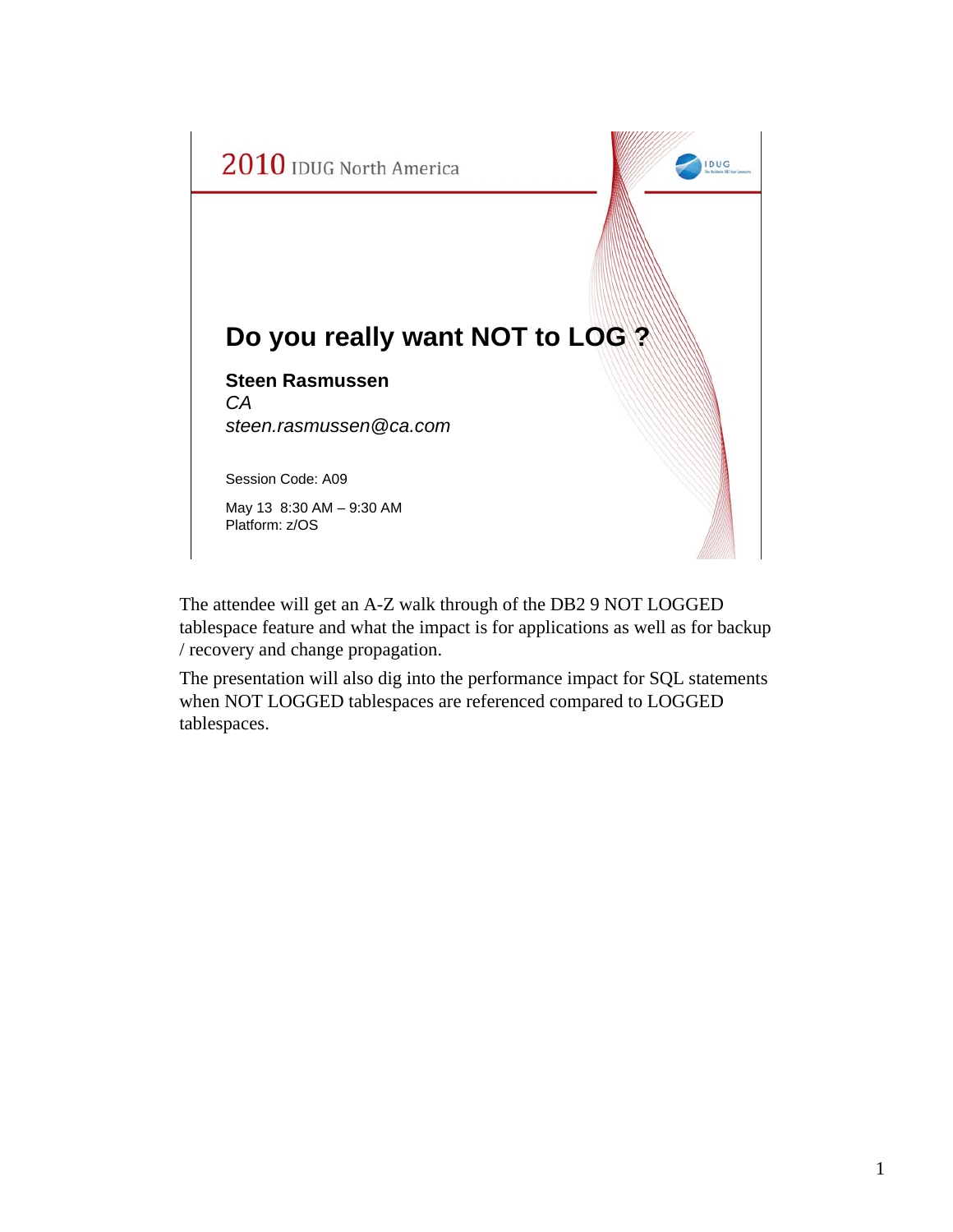

During this session we will look at the DDL changes, the requirements for using NOT LOGGED tablespaces as well as the limitations.

We will spend quite some time looking at the implications NOT LOGGED will have for applications and what to watch out for.

We will also cover a performance case study to see the performance impact of using NOT LOGGED – is there any ?

Finally a look into something you really should understand – and perhaps worry about when using NOT LOGGED – recoverability.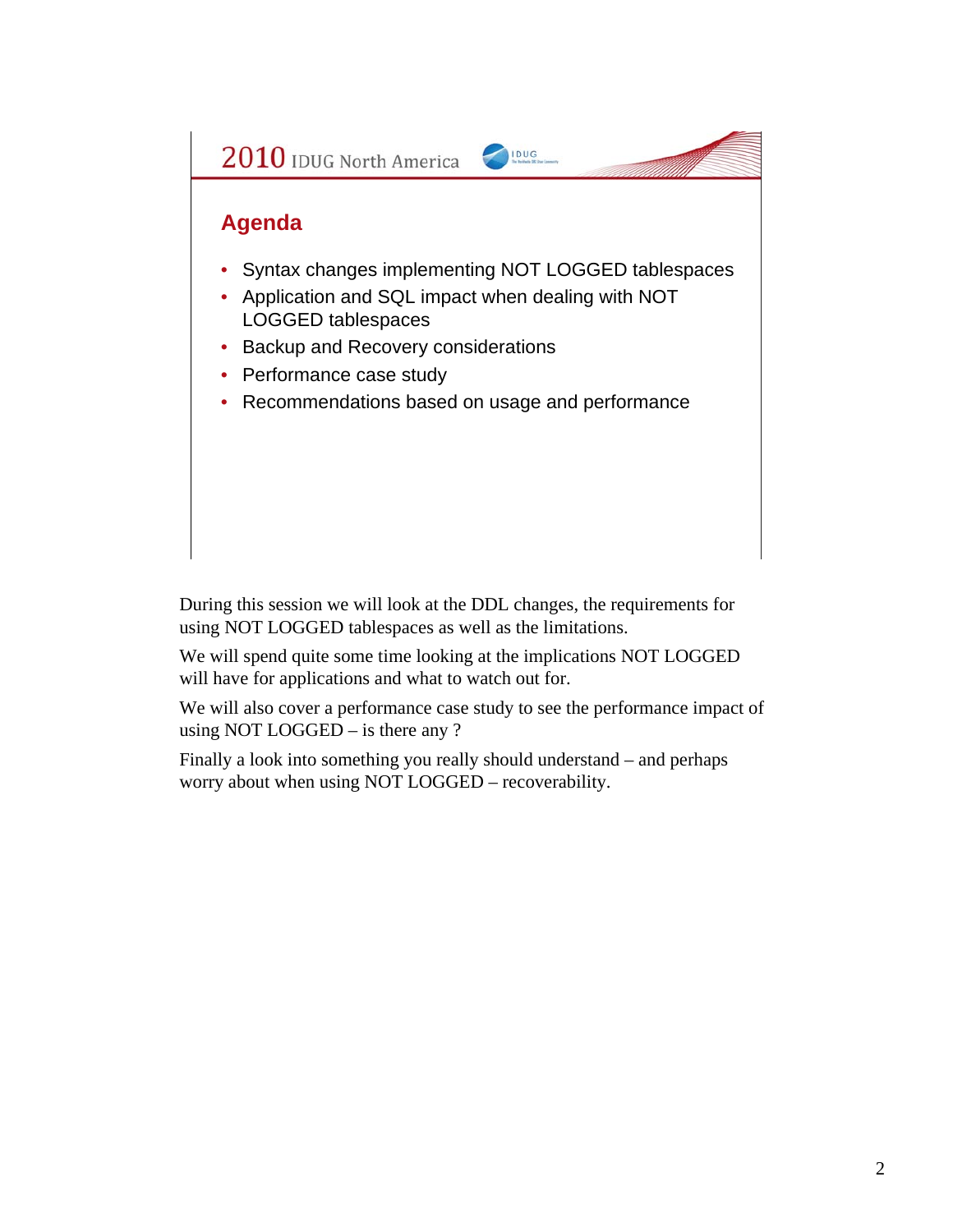

A tablespace can be marked as NOT LOGGED on either a CREATE or ALTER statement.

In the past only LOB Auxiliary tablespace s could be marked as being not logged, but with DB2 9 both LOG YES/NO and NOT LOGGED are synonyms.

Please note that the NOT LOGGED attribute is specified for the tablespace – meaning all tables in the tablespace will be logged / not logged.

In the past the base table was logged and the LOB tablespace could be marked as not being logged. From now on, the logging parameter must be the same for both the base object and LOB object.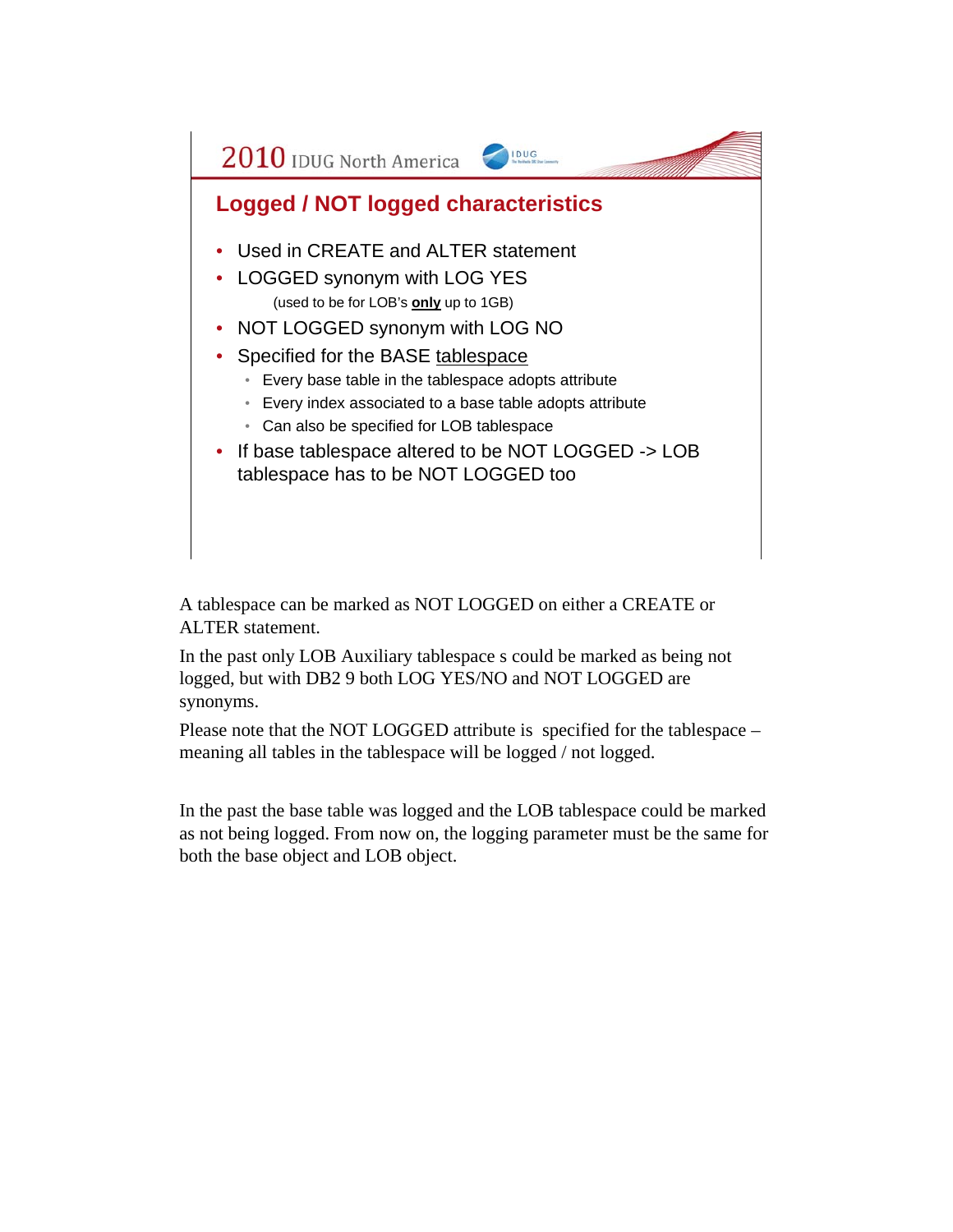

Unlike LOB objects where LOGGED / NOT LOGGED (or LOG YES / NO), can be specified, the logging attribute cannot be specified for XML objects. The XML objects will adopt the base table attribute.

The consequence og XML objects inheriting the logging attribute is : when a base tablespace is altered, the XML object is LINKED - please see the details on the next slide.

Logging is not performed for table and index updates/deletes/inserts when NOT LOGGED is active. All other information is still logged like control information, auxiliary indexes for LOB's, system pages for Online Schema Evolution etc.

Finally – Data Capture Changes cannot be enabled for a table when NOT LOGGED is defined for a tablespace.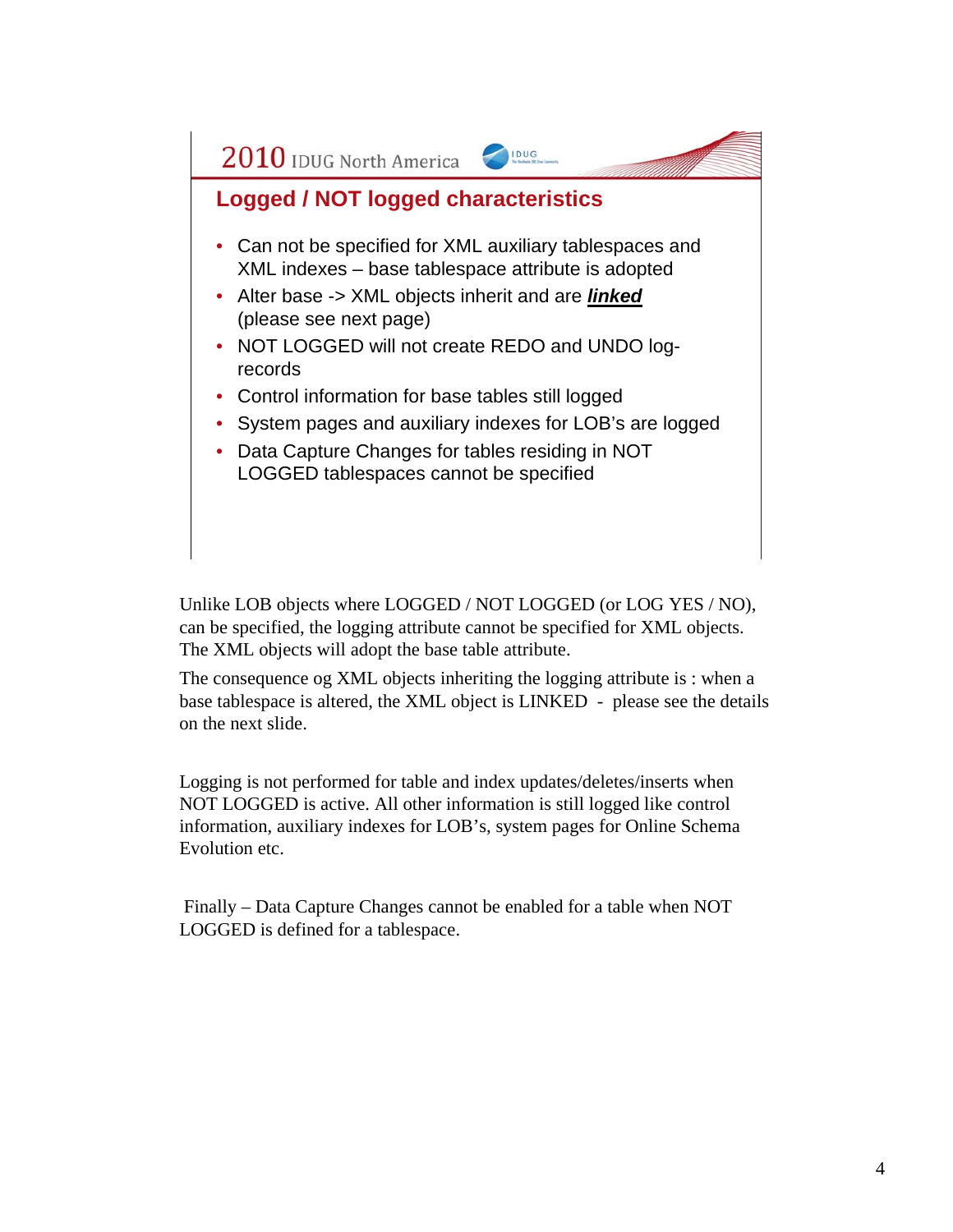

The linked attribute can be viewed in SYSTABLESPACE column LOG. If the value is "X" – the LOB or XML tablespace is linked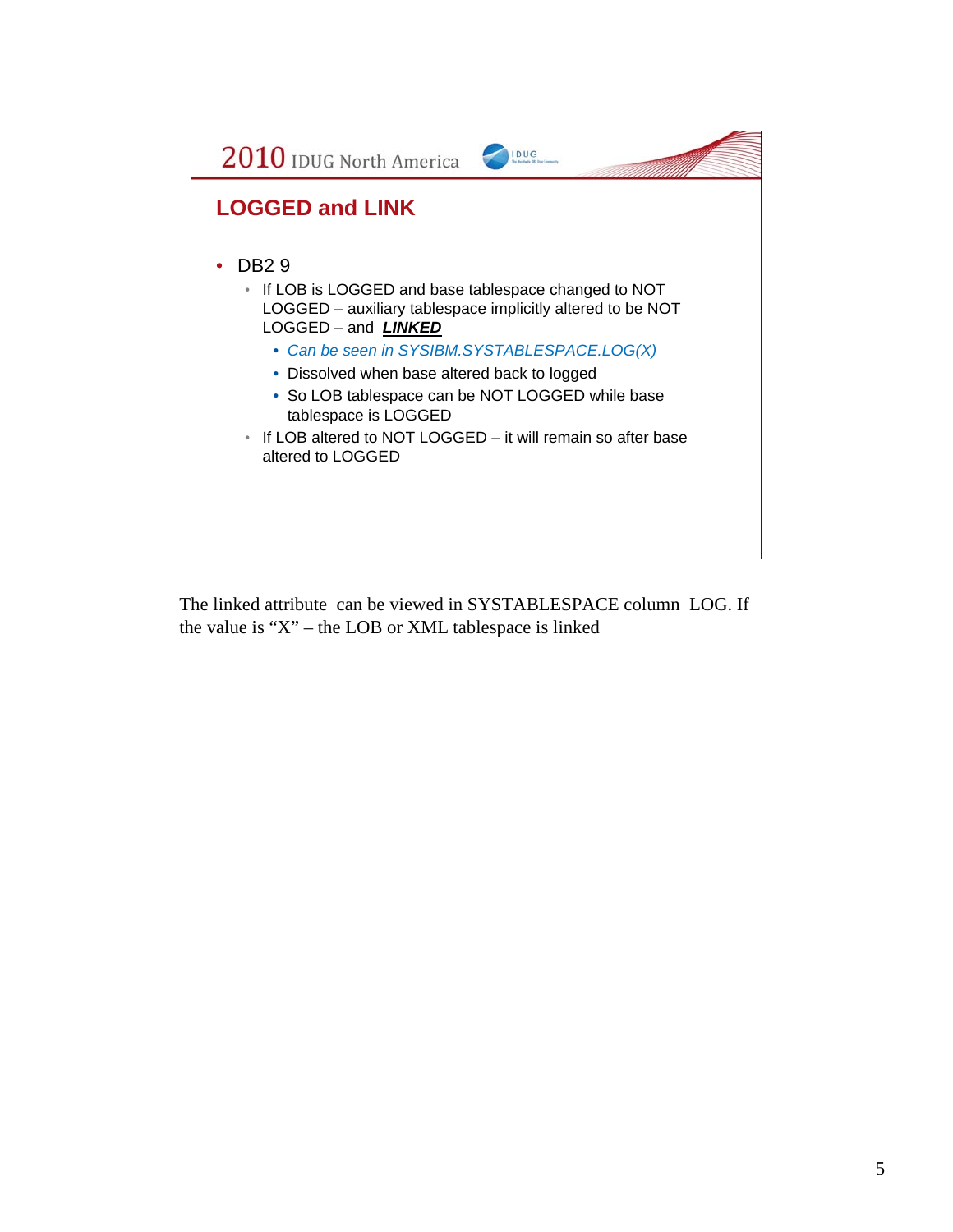

It is not possible to specify NOT LOGGED / LOG NO for all tablespace types.

The catalog and directory always have to be logged and so do work files.

The LOGGED / NOT LOGGED attribute only works on the tablespace level, so all partitions in a partitioned tablespace will have the same parameter.

Due to the nature of DATA CAPTURE CHANGES, this parameter is mutually exclusive with NOT LOGGED and it is necessary to alter the table(s) to be DATA CAPTURE NONE prior to altering the tablespace to be NOT LOGGED.

There are no restrictions in terms of executing Online Schema Changes (unlike when Data Capture Changes is enabled where DB2 V8 and DB2 9 online schema changes isn't possible.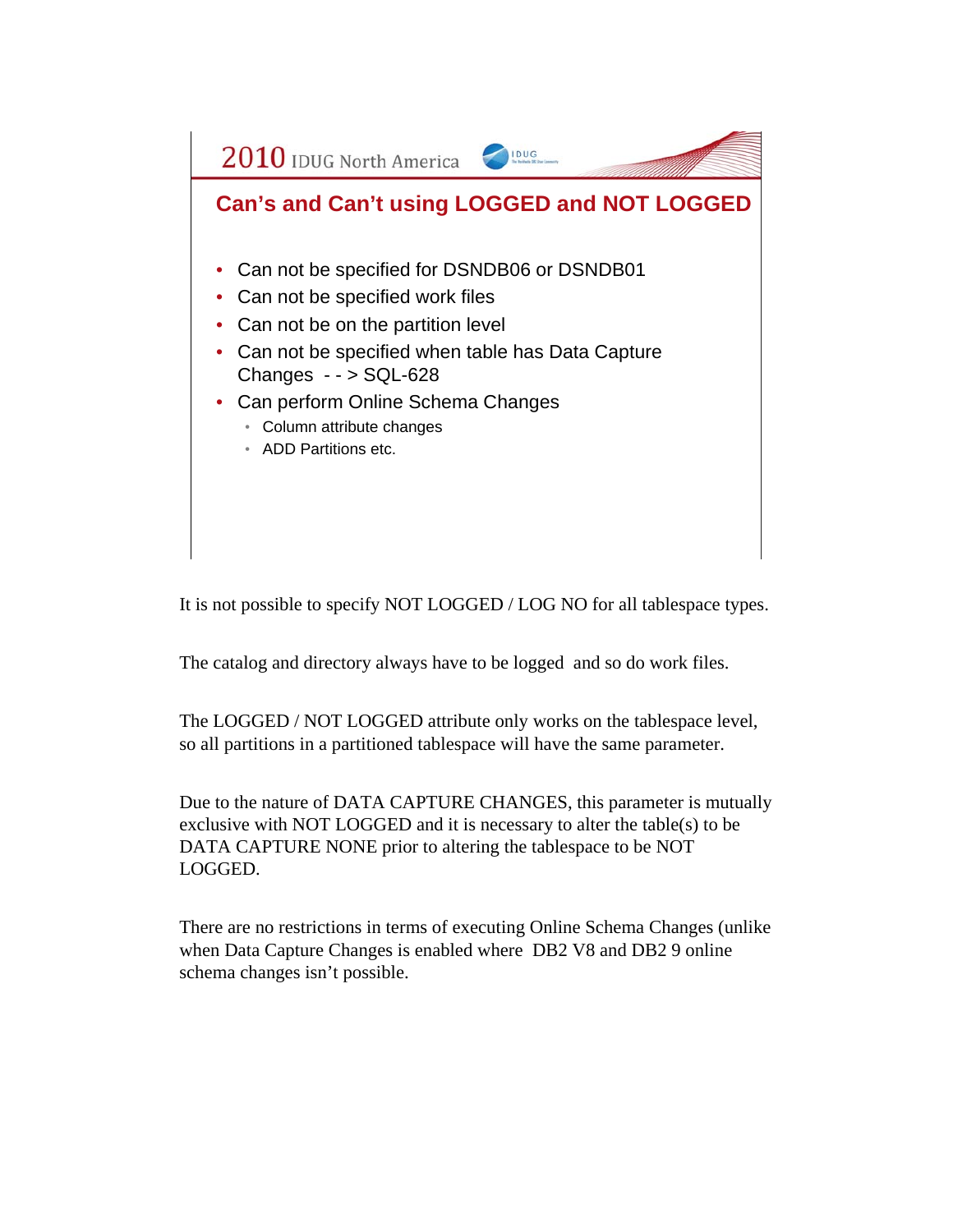

As already mentioned, to verify if a tablespace is logged or not logged, this can be viewed in the catalog table SYSTABLESPACE and column=LOG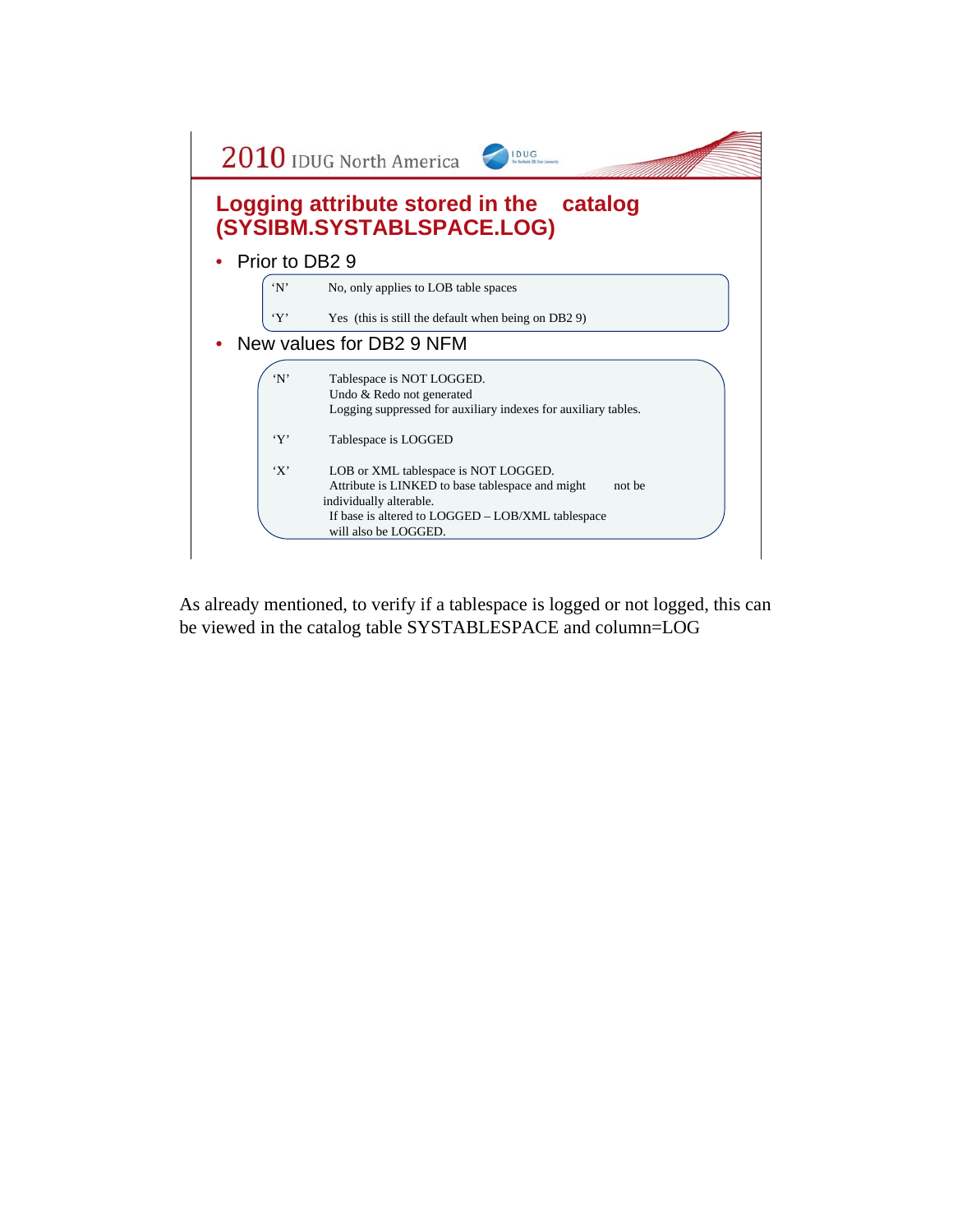

The SQL statement to use in order to turn LOGGING on/off is very simple. Even turning off logging when it's already is turned off is possible – no SQL WARNING issued.

When a tablespace is being altered to be LOGGED from NOT LOGGED, the status of the tablespace depends on a couple of things.

1) if the tablespace was created with DEFINE NO and hasn't been

instantiated, the tablespace status remains unchanged.

2) If the tablespace has been instantiated, the tablespace status is set to COPY PENDING – even if no tables exist in the tablespace.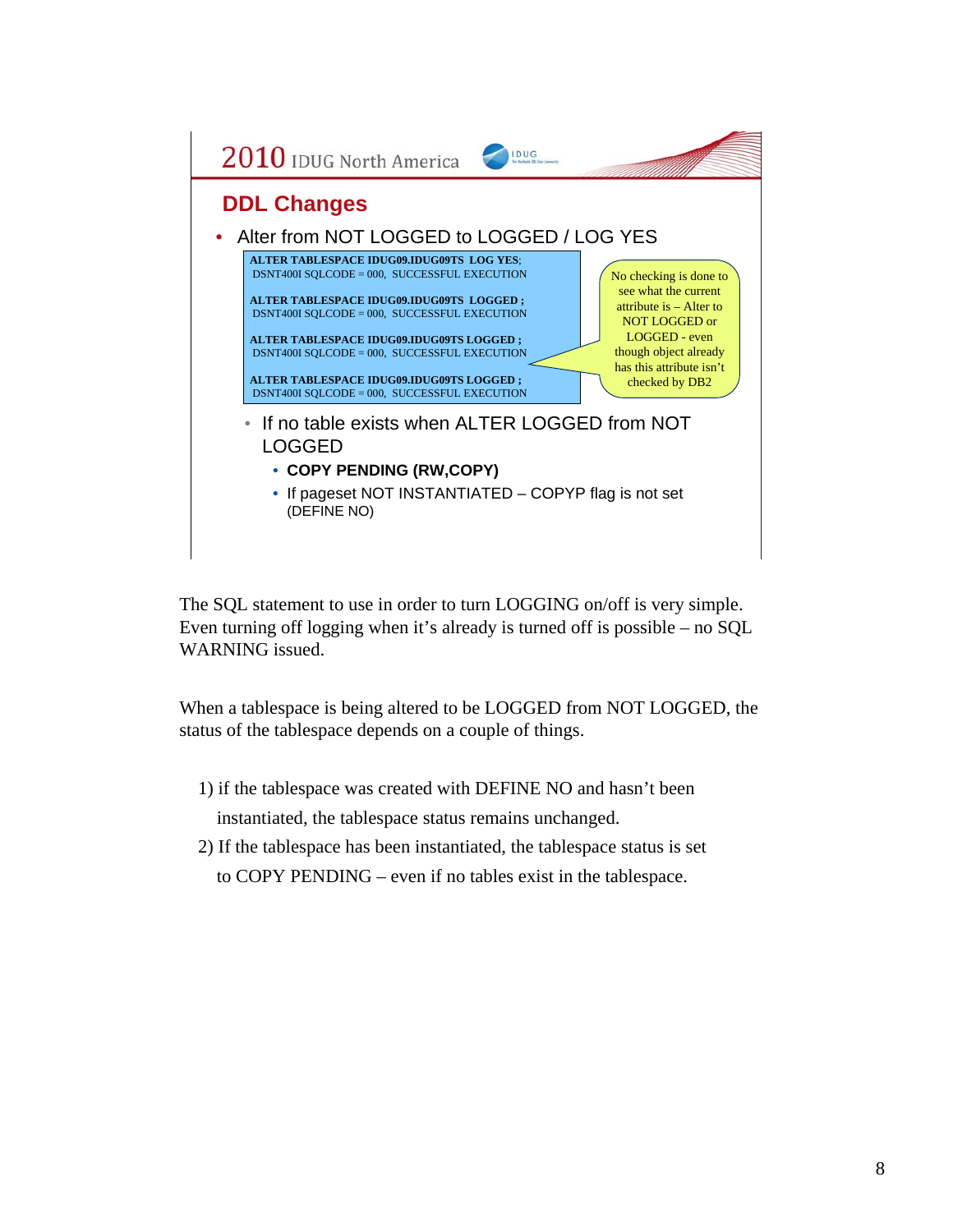| $2010$ IDUG North America                                                                                                                                                                            |               |             | <b>IDUG</b>                                                                                                                                                                     |  |  |  |  |
|------------------------------------------------------------------------------------------------------------------------------------------------------------------------------------------------------|---------------|-------------|---------------------------------------------------------------------------------------------------------------------------------------------------------------------------------|--|--|--|--|
| <b>DDL Changes</b>                                                                                                                                                                                   |               |             |                                                                                                                                                                                 |  |  |  |  |
| Remove LOGGING is very easy too                                                                                                                                                                      |               |             | DB2 does NOT change the status of the pageset until first update<br>• No COPYP setting (do you want an image copy?)<br>• Start RO prior to turning off logging – and COPY !!!!! |  |  |  |  |
| ALTER TABLESPACE IDUG09.IDUG09TS NOT LOGGED;<br>DSNT400I SOLCODE = 000, SUCCESSFUL EXECUTION<br>SELECT SUBSTR(DSNAME, 1, 18), ICTYPE, STYPE, TIMESTAMP<br>FROM SYSIBM.SYSCOPY WHERE DBNAME='IDUG09'; |               |             |                                                                                                                                                                                 |  |  |  |  |
| #1                                                                                                                                                                                                   |               |             | ICTYPE STYPE TIMESTAMP                                                                                                                                                          |  |  |  |  |
| <b>TDUG09. TDUG09TS</b>                                                                                                                                                                              | $\mathbb{A}$  | $\Omega$    | $2008 - 11 - 04 - 17.03.12.083646$                                                                                                                                              |  |  |  |  |
| IDUG09.IDUG09TS                                                                                                                                                                                      | $\mathbb{A}$  | T.          | $2008 - 11 - 04 - 16$ . 45.51.131415                                                                                                                                            |  |  |  |  |
| IDUG09.IDUG09TS                                                                                                                                                                                      | $\mathbb{A}$  | $\Omega$    | 2008-11-04-16.40.13.330968                                                                                                                                                      |  |  |  |  |
| IDUG09.IDUG09TS                                                                                                                                                                                      | $\mathbb{A}$  | T.          | 2008-11-04-16.36.41.908902                                                                                                                                                      |  |  |  |  |
| IDUG09.IDUG09TS                                                                                                                                                                                      | $\mathbb{A}$  | $\Omega$    | 2008-11-04-16.36.41.904963                                                                                                                                                      |  |  |  |  |
| IDUG09.IDUG09TS                                                                                                                                                                                      | $\mathbb{A}$  | $T_{\rm H}$ | 2008-11-04-16.36.41.900178                                                                                                                                                      |  |  |  |  |
| IDUG09.IDUG09TS                                                                                                                                                                                      | $\mathbb{A}$  | $\Omega$    | $2008 - 11 - 04 - 16$ , 36, 41, 866235                                                                                                                                          |  |  |  |  |
| IDUG09.IDUG09TS                                                                                                                                                                                      | $\mathcal{C}$ | T.          | 2008-11-04-16.31.34.520037                                                                                                                                                      |  |  |  |  |
|                                                                                                                                                                                                      |               |             |                                                                                                                                                                                 |  |  |  |  |

As easy as it is to change a tablespace to be LOGGED – it is as simple to make it NOT LOGGED.

Unlike a potential change to the (DBET) tablespace status when logging is activated, turning off logging has no effect on DBET.

Even though there is no change to the tablespace status, it is highly recommended to take an image copy right away (more about the reasoning later).

Note that the change of logging attribute (as well as the initial attribute) is being recorded in SYSIBM.SYSCOPY (more about this on the next page).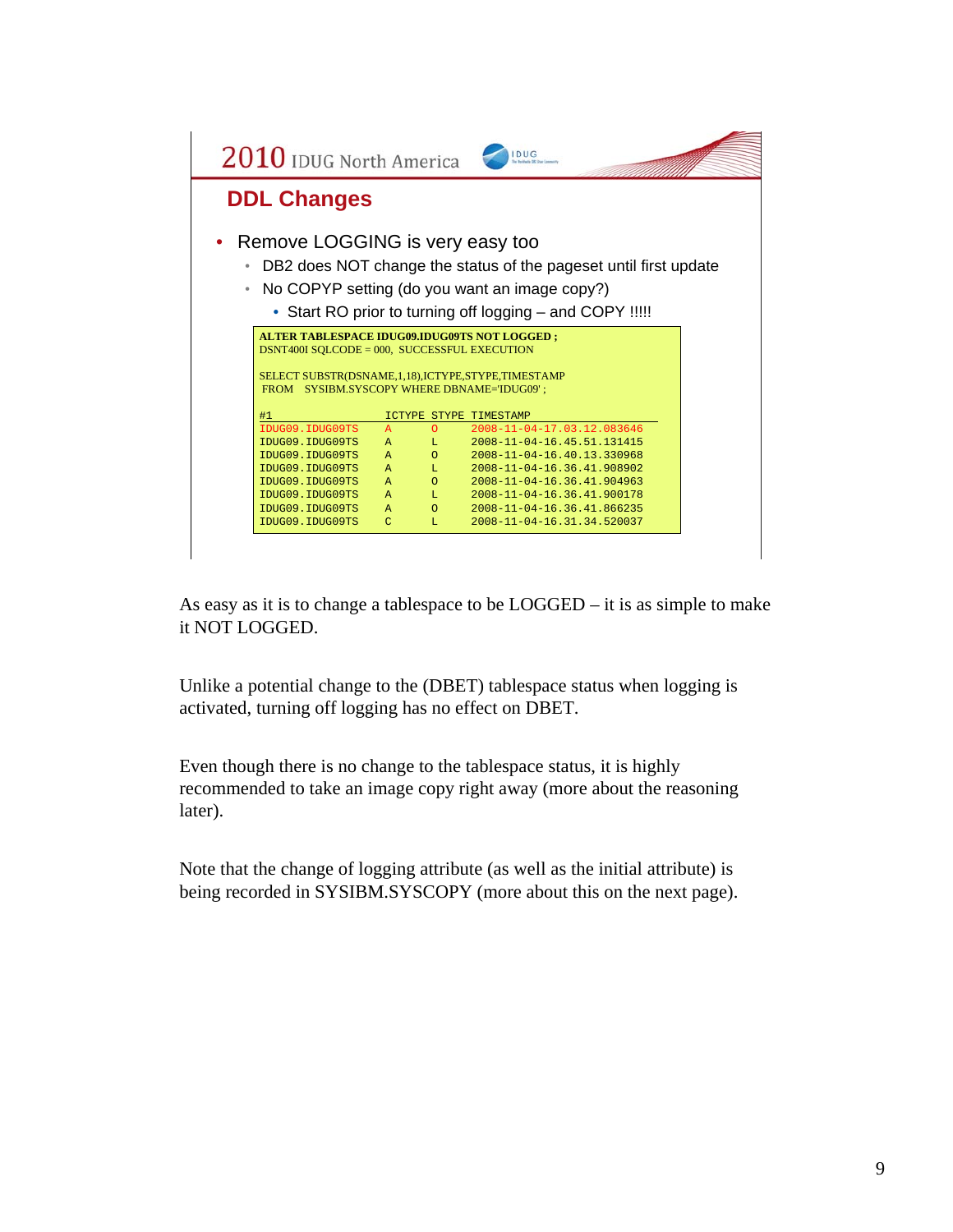

Something new has happened to SYSCOPY – when a tablespace is created it is also inserted into SYSCOPY. If you have a lot of CREATE activity going on – please consider expanding this catalog tablespace.

Just like some Online Schema Changes are reflected in SYSCOPY – so is turning LOGGING on and off.

We will cover SYSCOPY later too in order to get a more detailed picture of this "repository".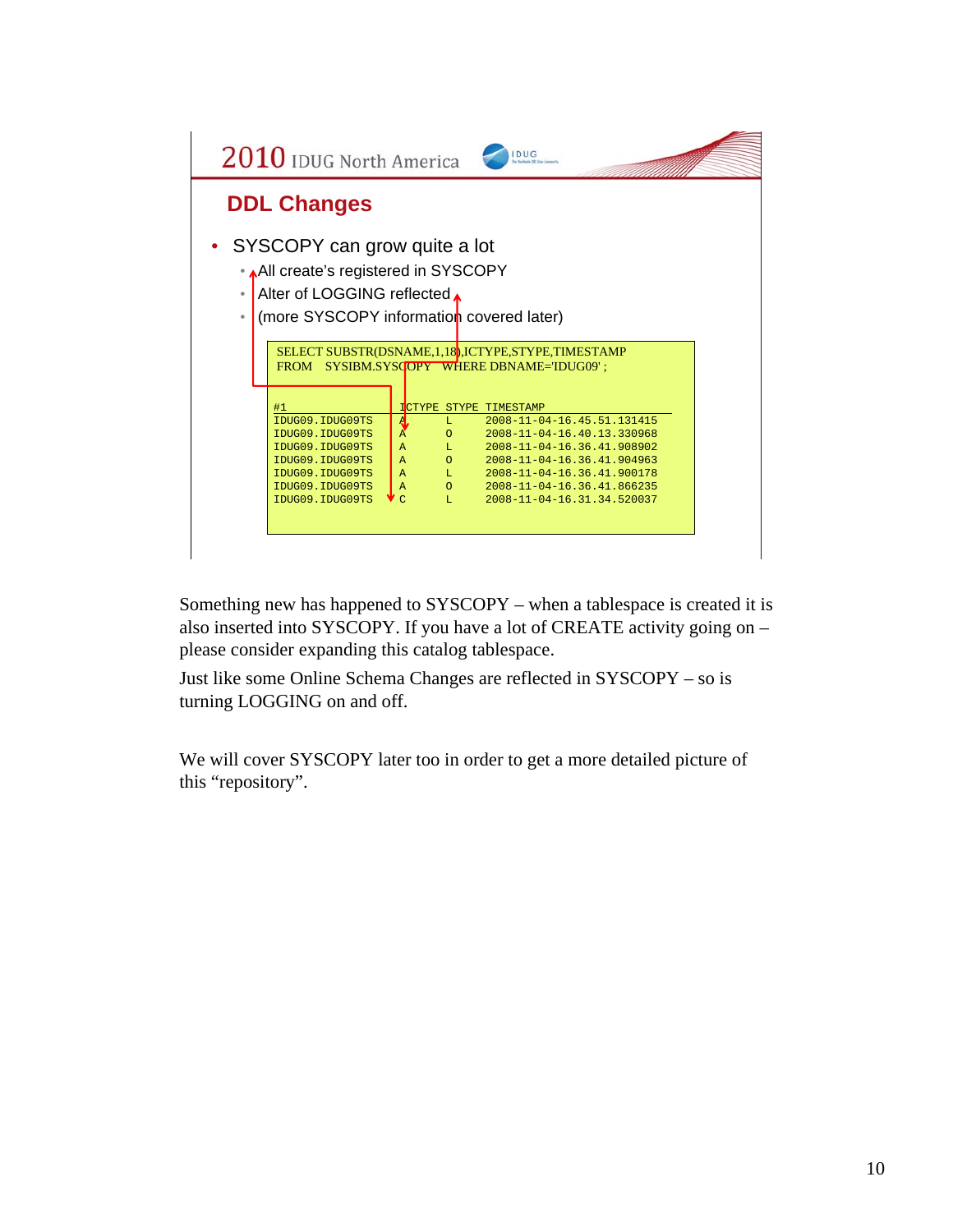

We have covered the status for tablespaces going through changing the logging attribute. This scenario is puzzling me a bit:

1)A tablespace is created – status is RW

2)A two-partitioned TCP is created – status still RW

3)The tablespace is altered to be NOT logged – status still RW

4)A new partition is added – and for some reason the original partitions remain RW while the new partition is placed in ICOPY status (informational image copy status)

Perhaps this is due to the fact that the new partition is in a NON-RECOVERABLE state ?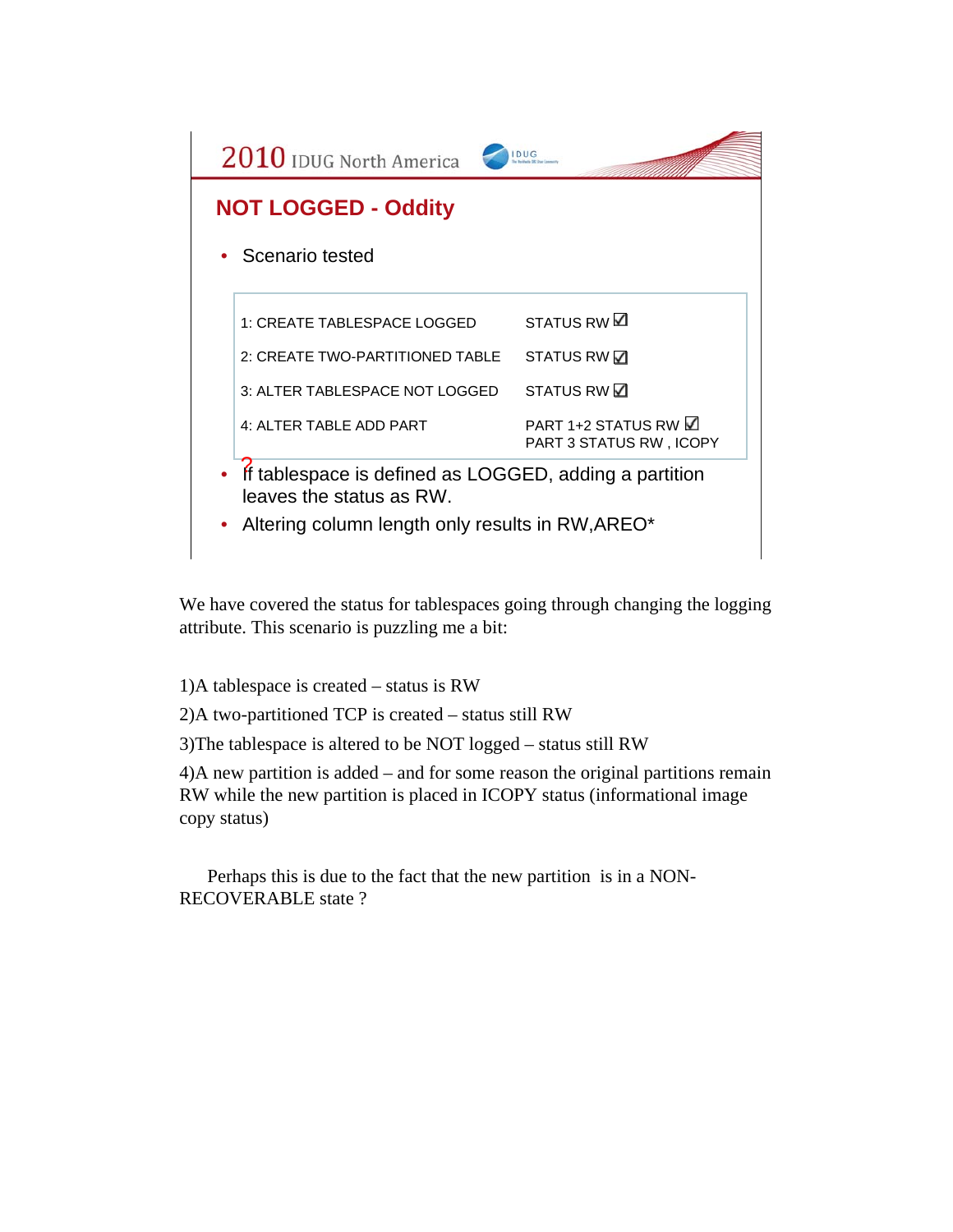

Some DB2 users are appreciating the fact that they can mark a tablespace not logged in order to save CPU for large amounts of insert operations etc.

However – IBM has (from day one) mentioned that the only reason to use NOT LOGGED is if the LOG CPU overhead adds more than 5% (ROT found in a performance guide).

IBM also states to only use NOT LOGGED if it's easy to establish the starting point again (like LOAD REPLACE, TRUNCATE, DELETE FROM).

Let's have a closer look to see if turning off logging really does save the application some DB2 CPU time.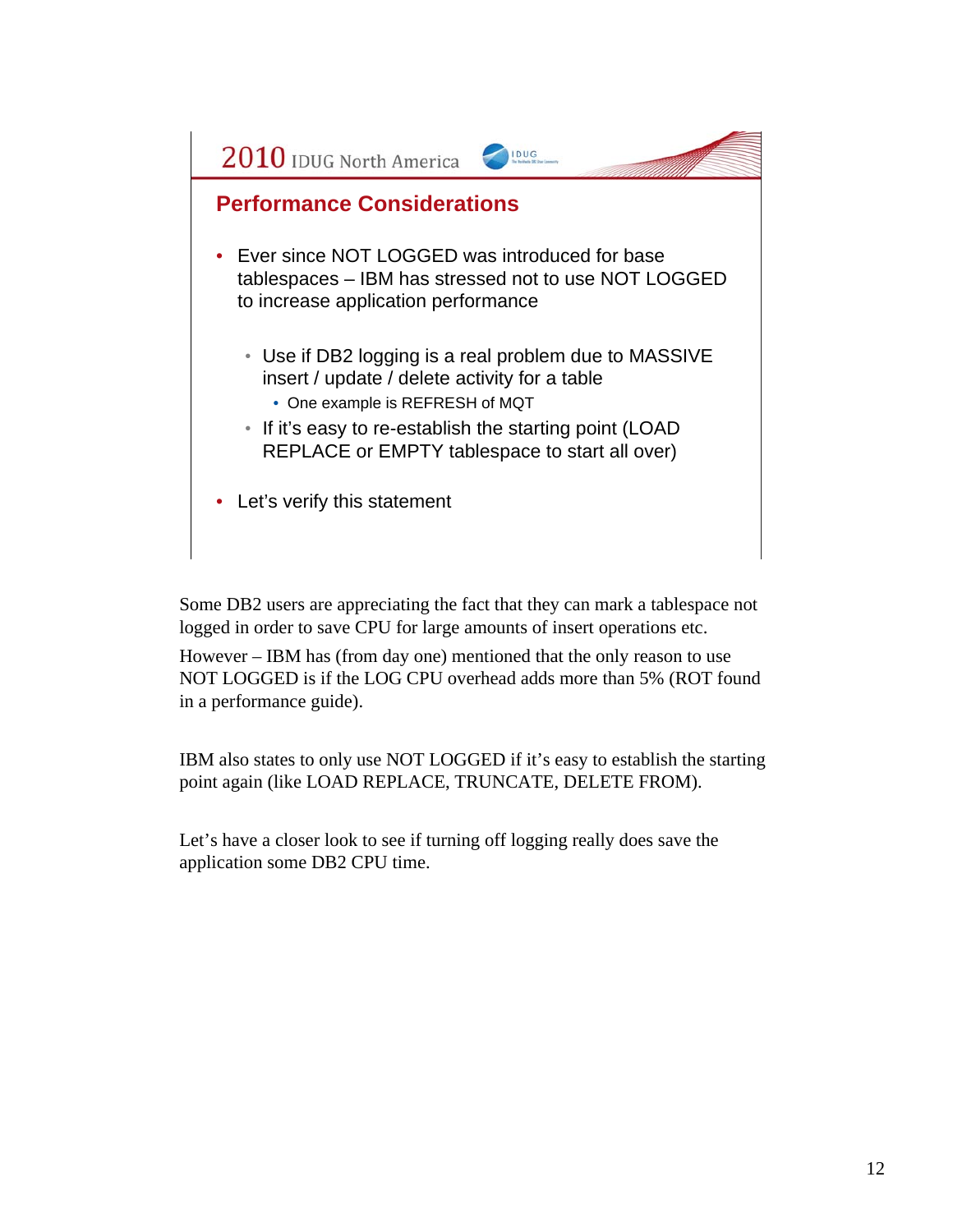

The DDL listed were used to benchmark the difference from using LOGGED and NOT LOGGED tablespaces for a number of SQL operations.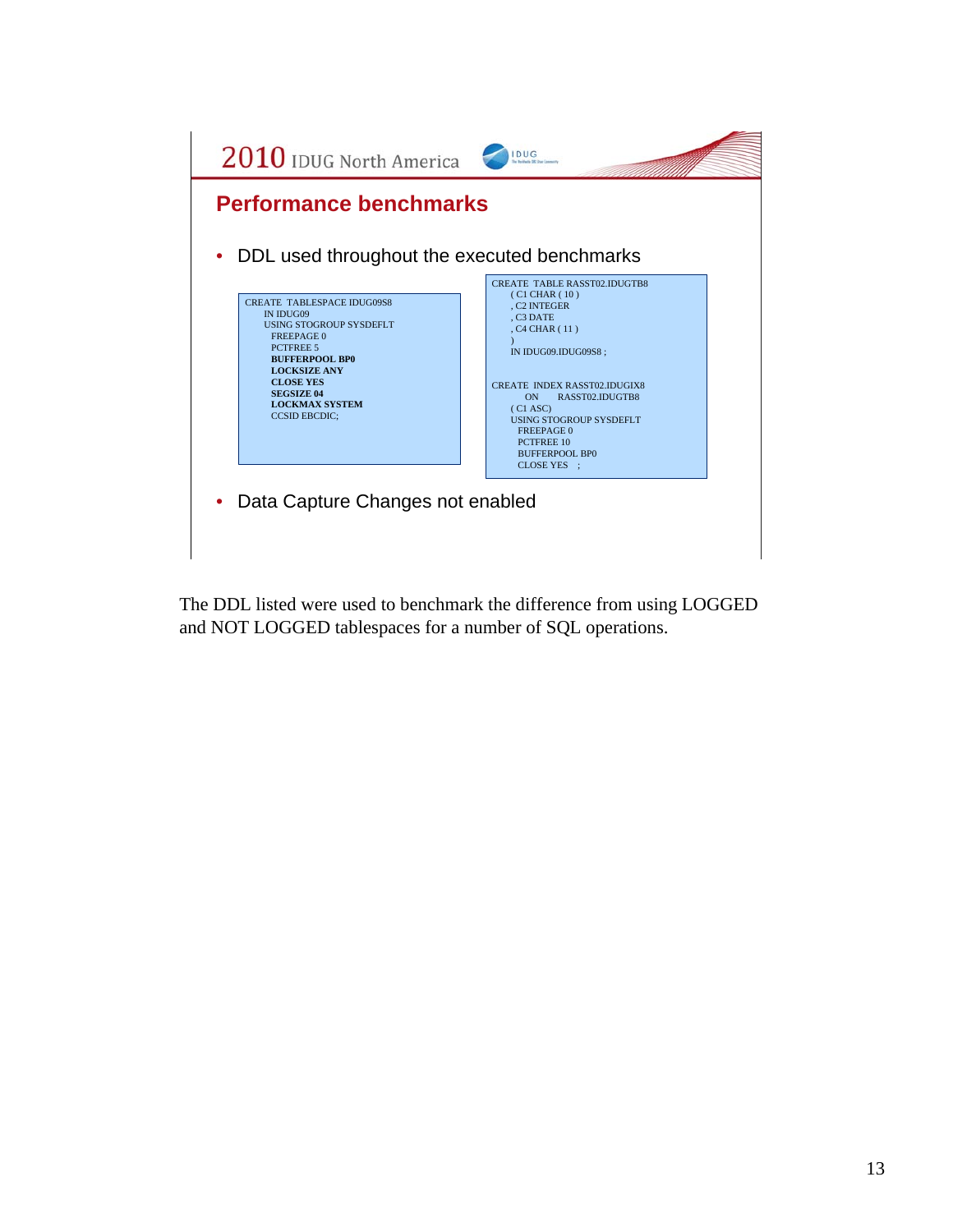

The methodology used for the benchmarks were:

1)Create the tablespace LOGGED

2)Insert 10,000 rows and measure primarily CPU time

3)Update 10,000 rows in one SQL statement and measure CPU time

4)Delete 10,000 rows and measure CPU time

5)Re-create the object using NOT LOGGED

6)Re-execute the exact same statements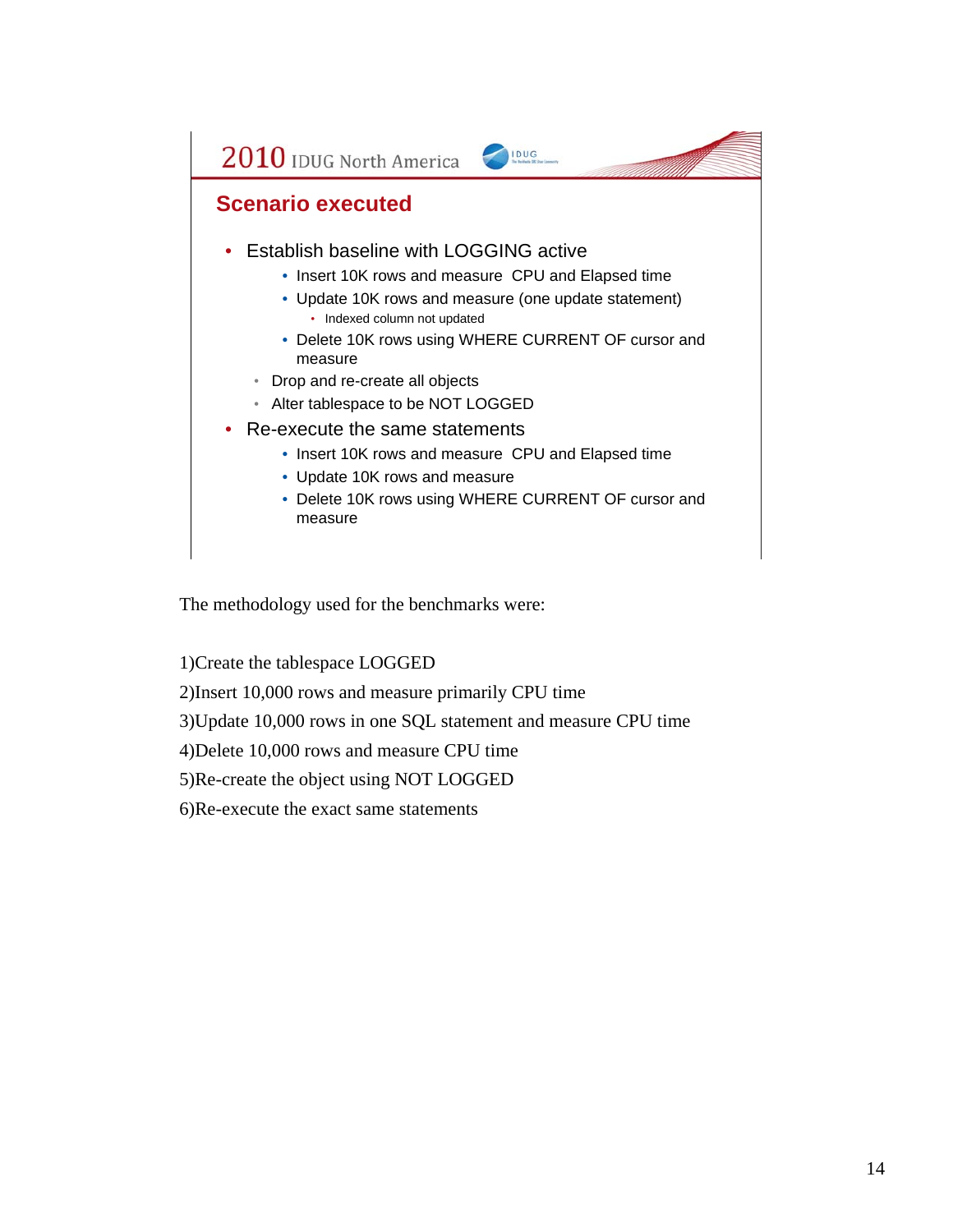

The outlined scenario was created in order to purely focus on the application performance – not DB2 logging or DB2 systems performance.

All tests were executed on a non busy LPAR and DB2 subsystem in order to eliminate that factor.

Each scenario were executed many times and the average CPU consumption calculated.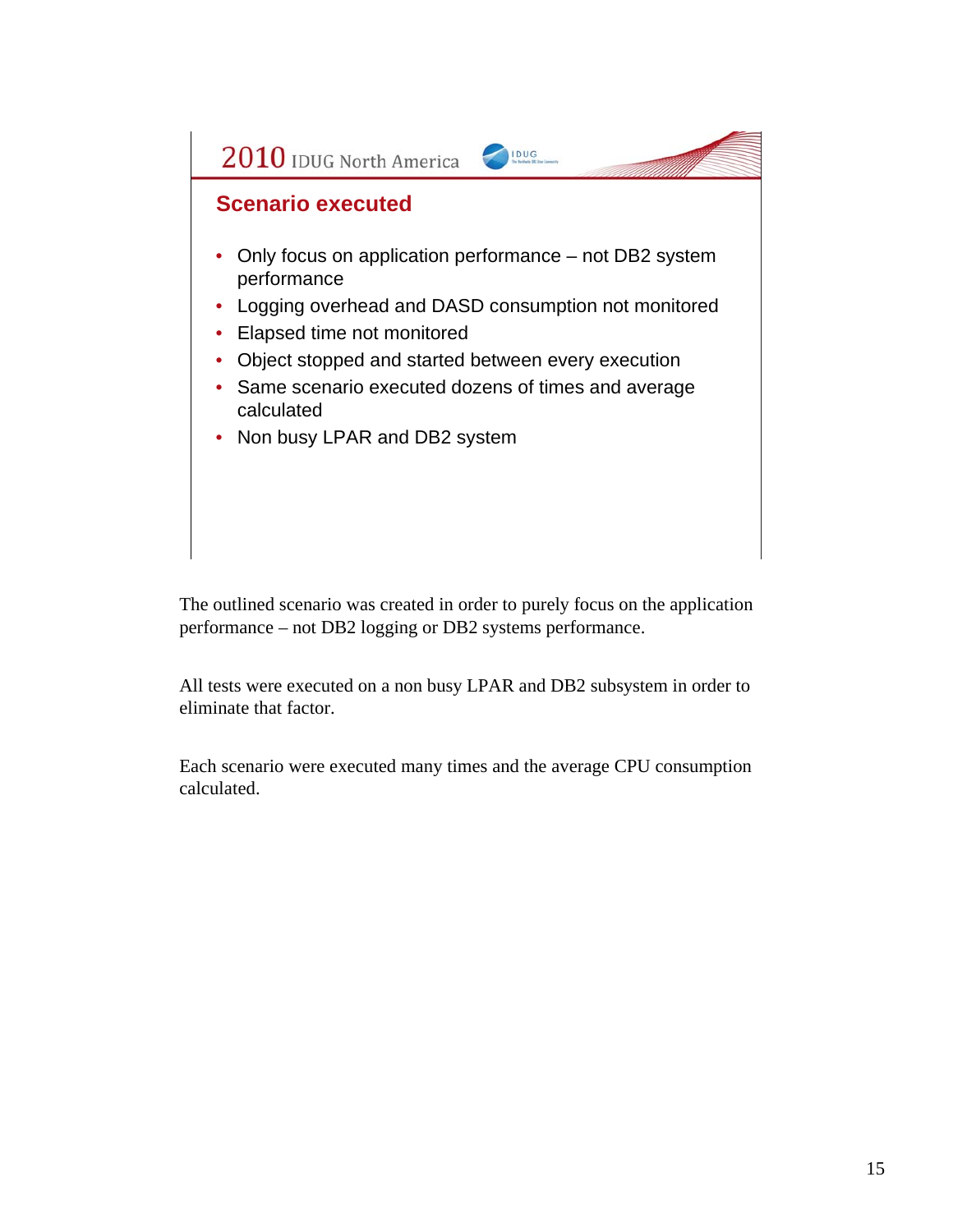

This screen shot illustrates the number of INSERTS executed while the tablespace was in a LOGGED state.

We can also see that 1M bytes were logged during these executions.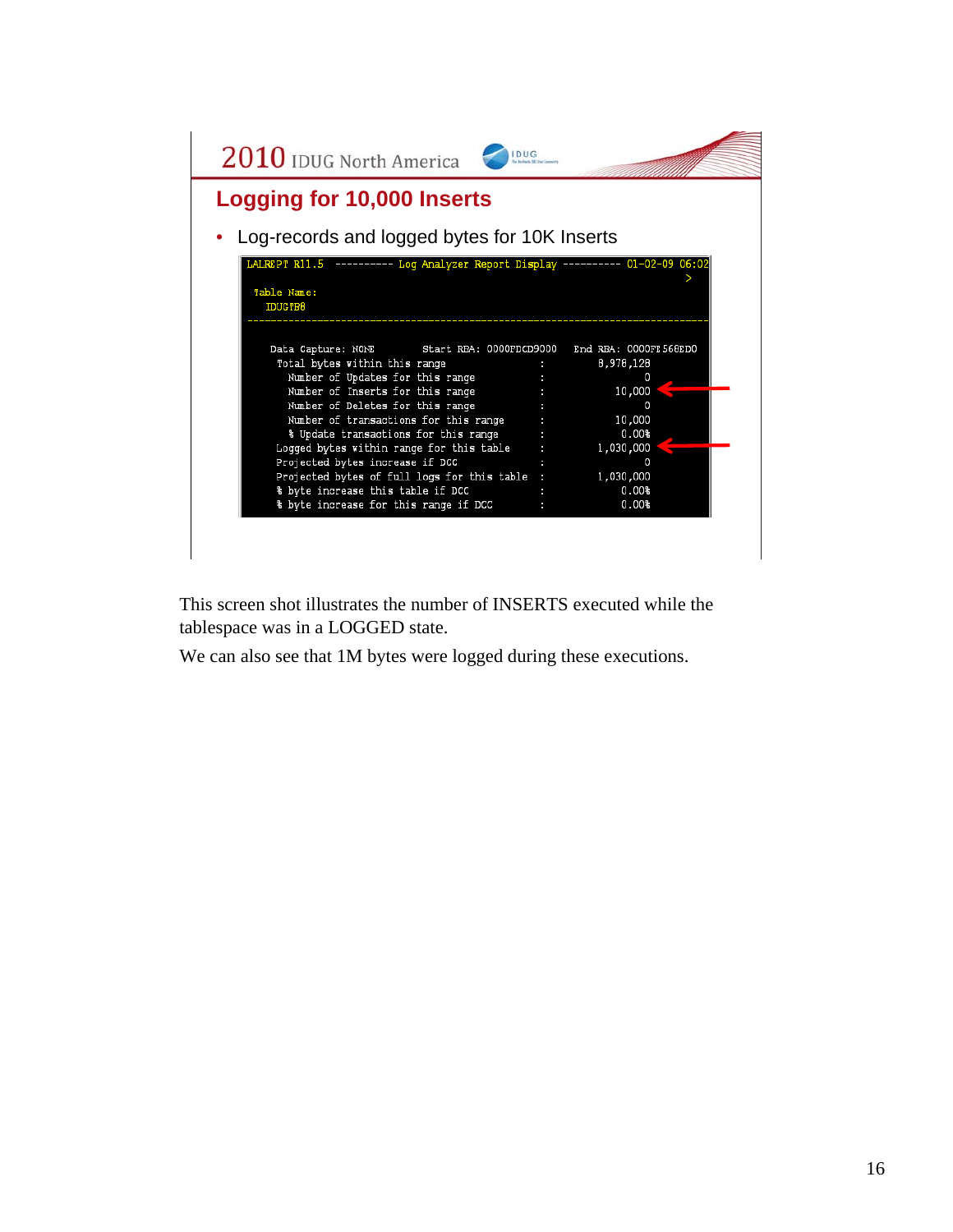| <b>Logging for 10,000 Updates</b><br>Log-records and logged byte for 10K Updates<br>LALRIPT R11.5 --------- Log Analyzer Report Display --------- 01-02-09 06:28<br>Data Capture: NONE Start RBA: 0000FE704427 End RBA: 0000FE7COED8<br>Total bytes within this range<br>772,785<br>Number of Updates for this range<br>10,000<br>Number of Inserts for this range<br>O<br>Number of Deletes for this range<br>O<br>10,000<br>Number of transactions for this range<br>% Update transactions for this range<br>100.00%<br>Logged bytes within range for this table $\cdots$<br>760,000<br>400,000<br>Projected bytes increase if DCC<br>Projected bytes of full logs for this table : 1,160,000<br>% byte increase this table if DCC<br>52.63%<br>% byte increase for this range if DCC<br>51.76% | $2010$ IDUG North America | <b>IDUG</b> |  |
|---------------------------------------------------------------------------------------------------------------------------------------------------------------------------------------------------------------------------------------------------------------------------------------------------------------------------------------------------------------------------------------------------------------------------------------------------------------------------------------------------------------------------------------------------------------------------------------------------------------------------------------------------------------------------------------------------------------------------------------------------------------------------------------------------|---------------------------|-------------|--|
|                                                                                                                                                                                                                                                                                                                                                                                                                                                                                                                                                                                                                                                                                                                                                                                                   |                           |             |  |
|                                                                                                                                                                                                                                                                                                                                                                                                                                                                                                                                                                                                                                                                                                                                                                                                   |                           |             |  |
|                                                                                                                                                                                                                                                                                                                                                                                                                                                                                                                                                                                                                                                                                                                                                                                                   |                           |             |  |
|                                                                                                                                                                                                                                                                                                                                                                                                                                                                                                                                                                                                                                                                                                                                                                                                   |                           |             |  |
|                                                                                                                                                                                                                                                                                                                                                                                                                                                                                                                                                                                                                                                                                                                                                                                                   |                           |             |  |
|                                                                                                                                                                                                                                                                                                                                                                                                                                                                                                                                                                                                                                                                                                                                                                                                   |                           |             |  |
|                                                                                                                                                                                                                                                                                                                                                                                                                                                                                                                                                                                                                                                                                                                                                                                                   |                           |             |  |
|                                                                                                                                                                                                                                                                                                                                                                                                                                                                                                                                                                                                                                                                                                                                                                                                   |                           |             |  |
|                                                                                                                                                                                                                                                                                                                                                                                                                                                                                                                                                                                                                                                                                                                                                                                                   |                           |             |  |
|                                                                                                                                                                                                                                                                                                                                                                                                                                                                                                                                                                                                                                                                                                                                                                                                   |                           |             |  |
|                                                                                                                                                                                                                                                                                                                                                                                                                                                                                                                                                                                                                                                                                                                                                                                                   |                           |             |  |
|                                                                                                                                                                                                                                                                                                                                                                                                                                                                                                                                                                                                                                                                                                                                                                                                   |                           |             |  |
|                                                                                                                                                                                                                                                                                                                                                                                                                                                                                                                                                                                                                                                                                                                                                                                                   |                           |             |  |
|                                                                                                                                                                                                                                                                                                                                                                                                                                                                                                                                                                                                                                                                                                                                                                                                   |                           |             |  |
|                                                                                                                                                                                                                                                                                                                                                                                                                                                                                                                                                                                                                                                                                                                                                                                                   |                           |             |  |

Logging report for the 10,000 updates for the LOGGED tablespace.

We can also verify Data Capture Changes were not enabled.

The reason for using Data Capture None was to verify the minimum logging done by DB2 for this statement for a LOGGED tablespace.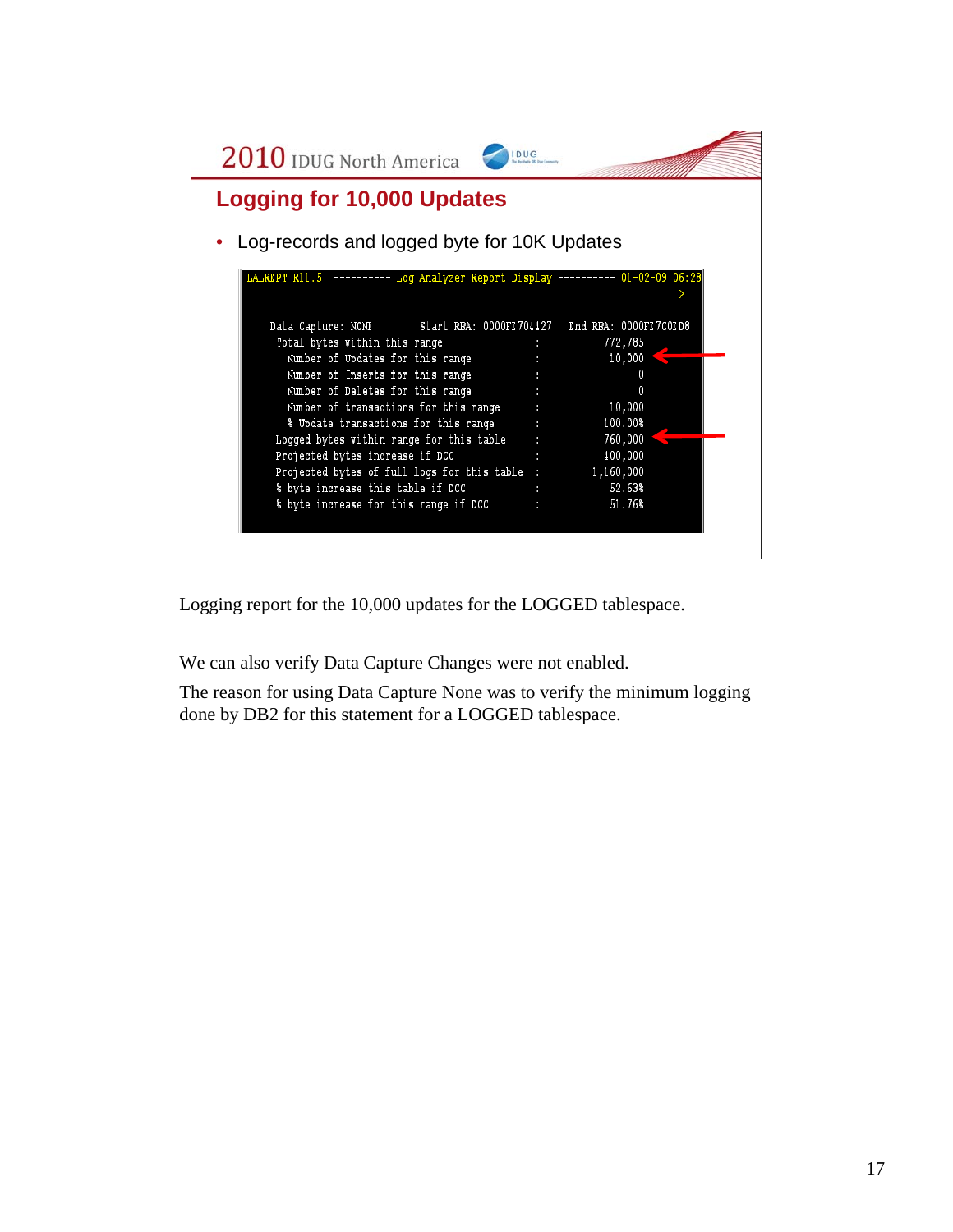

Finally the logging report for 10,000 deletes for the LOGGED tablespace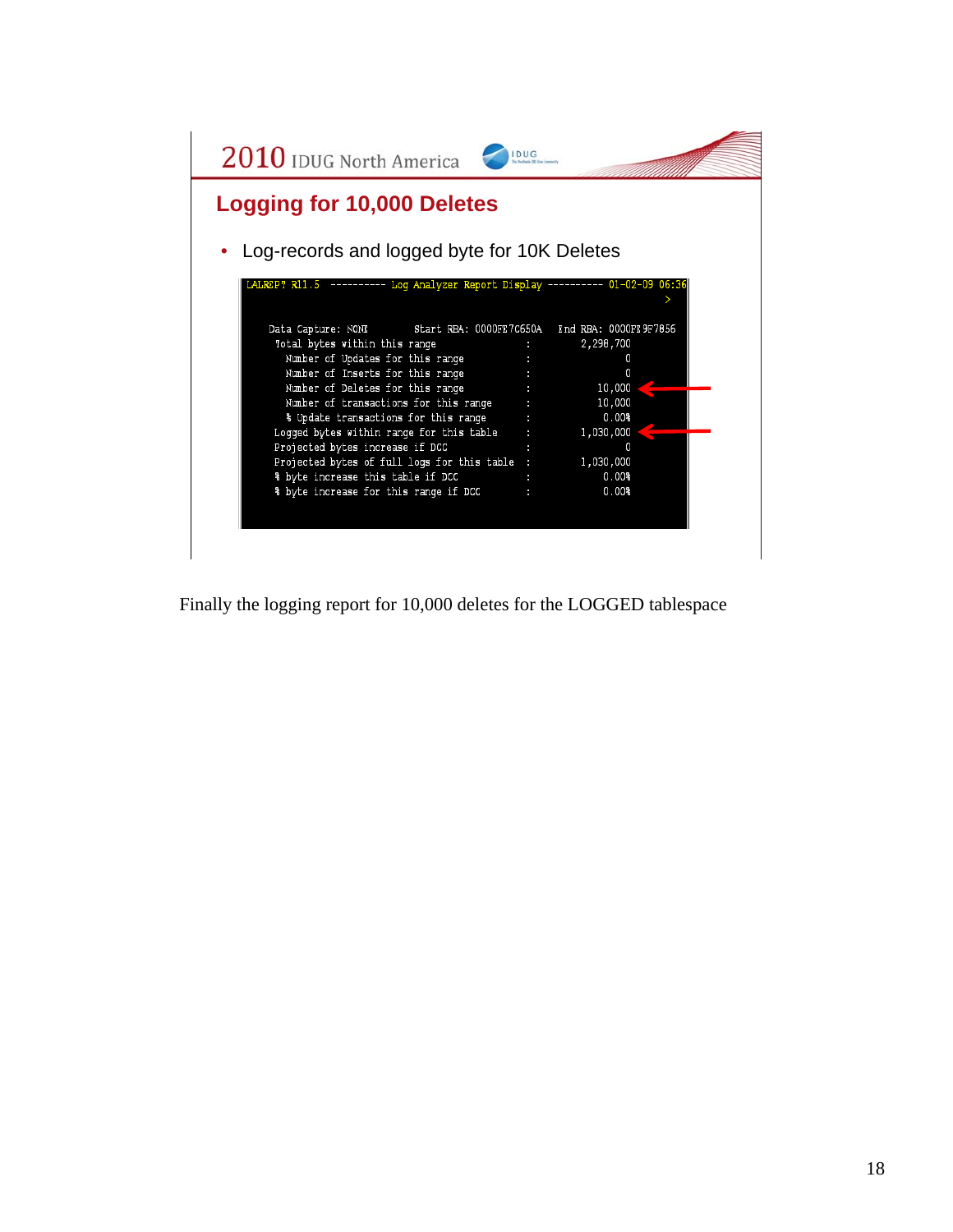| <b>Performance Comparison</b><br><b>LOGGED CPU</b><br>10,000 INSERT<br>3.249<br>10,000 UPDATE<br>0.039<br>10,000 DELETE<br>0.766<br>According to my benchmarks – the IBM |                       |  |  |  |  |
|--------------------------------------------------------------------------------------------------------------------------------------------------------------------------|-----------------------|--|--|--|--|
|                                                                                                                                                                          |                       |  |  |  |  |
|                                                                                                                                                                          |                       |  |  |  |  |
|                                                                                                                                                                          | <b>NOT LOGGED CPU</b> |  |  |  |  |
|                                                                                                                                                                          | 3.194                 |  |  |  |  |
|                                                                                                                                                                          | 0.038                 |  |  |  |  |
|                                                                                                                                                                          | 0.746                 |  |  |  |  |
| statement is very valid !<br>Don't turn off logging to save CPU for the<br>application SQL                                                                               |                       |  |  |  |  |

The few benchmarks done proves IBM's statement to be valid.

The CPU difference between using LOGGED and NOT LOGGED for the application is hardly worth mentioning.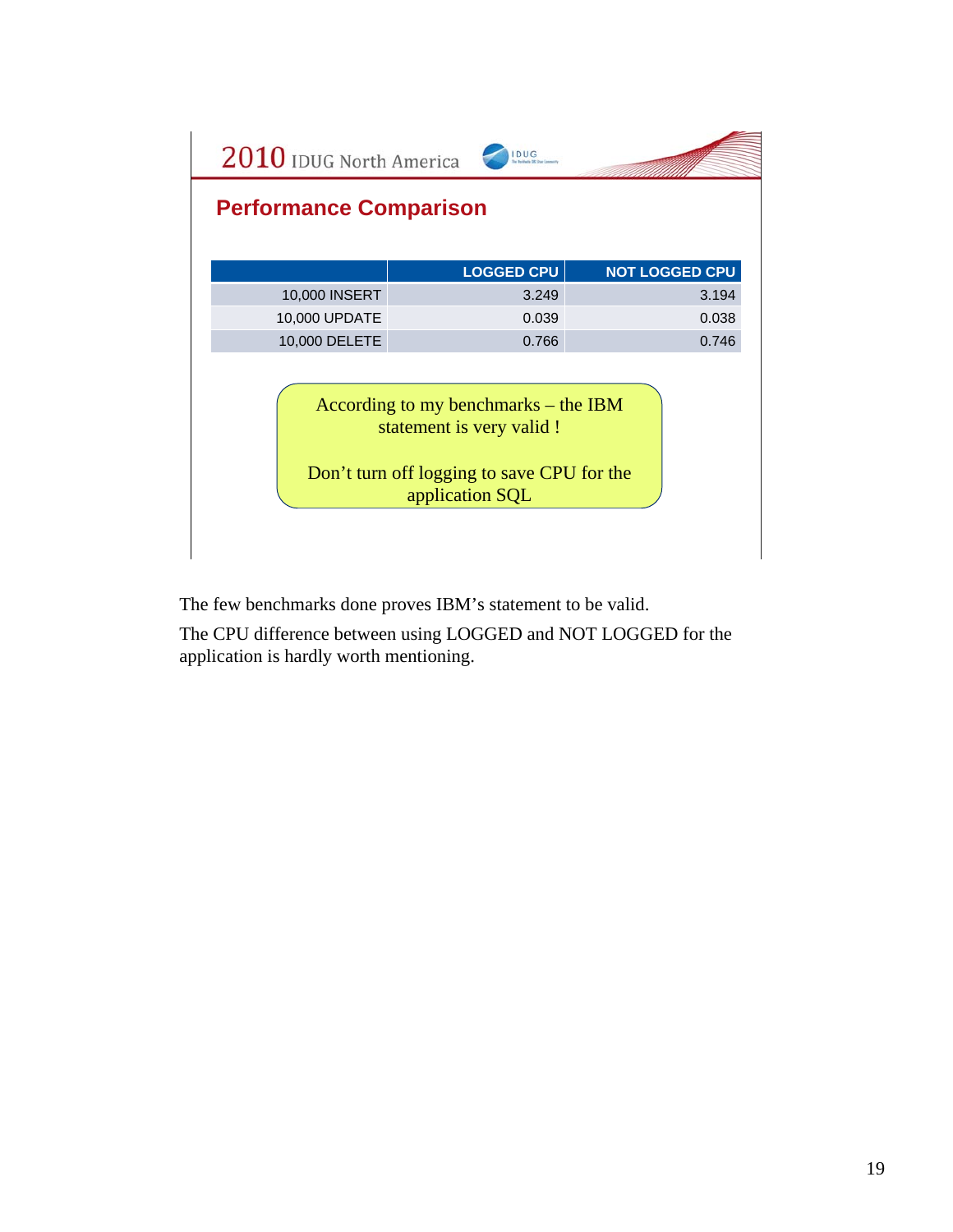

Let's have a closer look into if any logging is done for NOT LOGGED tablespaces.

The scenario outlined inserts one row, then updates one column and deletes the row. The same scenario was executed for both LOGGED and NOT LOGGED tablespace and DSN1LOGP is executed for both scenarios specifying the DBID, PSID to have a closer look at the real log content.

Now we can compare the DSN1LOGP content to see the real difference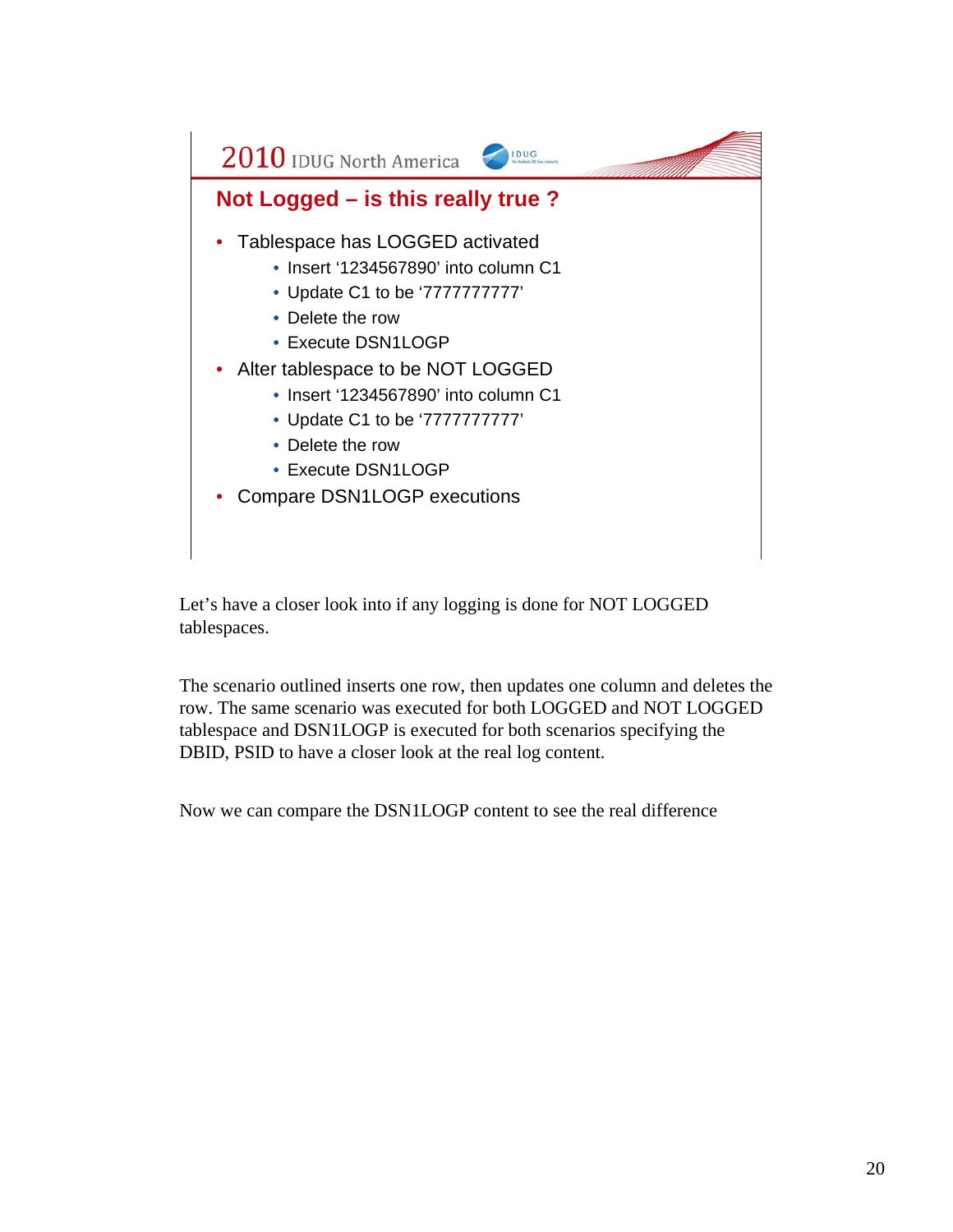|           | <b>INSERT LOGGED</b>    |                |  |                                                                                                                                                                                                         |  |
|-----------|-------------------------|----------------|--|---------------------------------------------------------------------------------------------------------------------------------------------------------------------------------------------------------|--|
|           | • Log content formatted |                |  |                                                                                                                                                                                                         |  |
| TSO/Batch | URID: 00011DDBA2BE      | Member         |  | LRSN: C39EDE4A0CFB Primary Auth-id: RASST02 Plan name : RCUU1150<br>Date: 01-19-09    Correlation-id : RASST02    Connection-id : DB2CALL<br>Time: 17:40:26.30 URID Status : Committed Connection Type: |  |
| TDUG09S   | Table RASST02.IDUGTB8   |                |  | Database: IDUG09 Tablespace:                                                                                                                                                                            |  |
|           |                         |                |  | Insert RID: 0000000262 Log RBA: 00011DDBA34E Log LRSN: C39EDE4A0CFB                                                                                                                                     |  |
|           | C1                      | $C2$ $C3$ $C4$ |  |                                                                                                                                                                                                         |  |
|           |                         |                |  |                                                                                                                                                                                                         |  |

We can see result from the INSERTS is the entire row is logged for the LOGGED tablespace.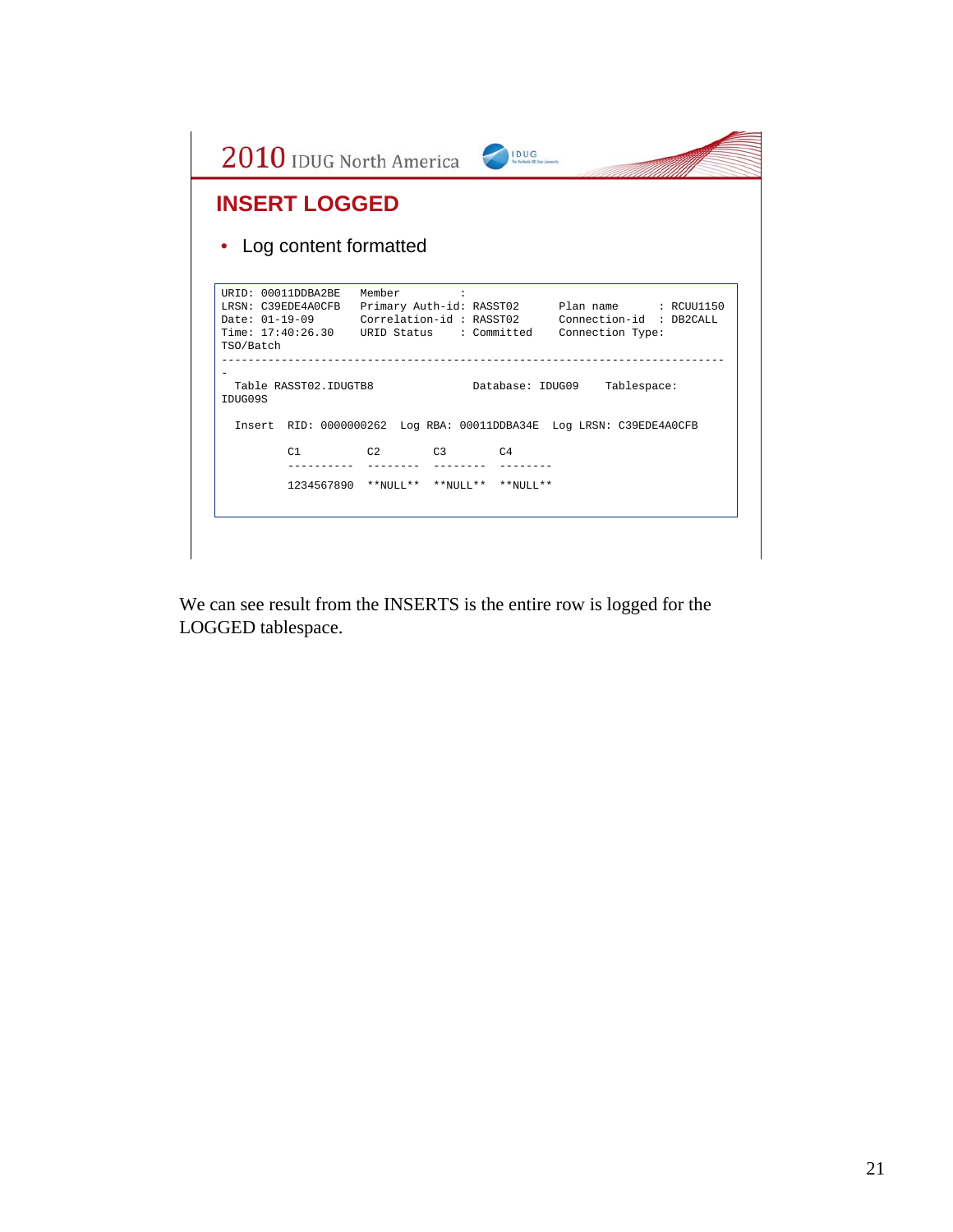| 2010 IDUG North America<br><b>IDUG</b>                                                                                                                                                                                                                                                                                                      |            |                                           |
|---------------------------------------------------------------------------------------------------------------------------------------------------------------------------------------------------------------------------------------------------------------------------------------------------------------------------------------------|------------|-------------------------------------------|
| <b>DSN1LOGP LOGGED / NOT LOGGED for INSERT</b>                                                                                                                                                                                                                                                                                              |            |                                           |
| DSN1212I DSN1LGRD FIRST LOG RBA ENCOUNTERED 00011DDBA34E                                                                                                                                                                                                                                                                                    |            |                                           |
| 00011DDBA34E TYPE(UNDO REDO) URID(00011DDBA2BE)<br>LRSN(C39EDE4A0CFB) DBID(0121) OBID(0017) PAGE(00000002) 17:40:26 09.019<br>SUBTYPE(INSERT IN A DATA PAGE) CLR(NO) PROCNAME(DSNISGRT)                                                                                                                                                     |            |                                           |
| *LRH* 00670090 06000001 0E800001 1DDBA2BE 00011DDB A2BE0626 00011DDB A2BEC3 9E *<br>DE4A0CFB 0000<br>*LG** 88012100 17000000 02000001 1DD9CE9D 4C00<br>0000 002F4062 00181010 00002700 186200F1 F2F3F4F5 F6F7F8F9 F0FF0000 0000FF 00 *                                                                                                      | * ċ<br>*h. | s sC<br>$\mathbb{R}$<br>R <<br>1234567890 |
| ALL URIDS === YOU MAY SPECIFY URID (XXXXXXXXXXXX)<br>ALL LUWIDS === YOU MAY SPECIFY LUWID(NNNNNNNNN.LLLLLLLLLL,XXXXXXXXXXXX,XXXX)<br>DBID(0289) THE FOLLOWING OBIDS SPECIFIED:<br>0024<br>ALL PAGES === YOU MAY SPECIFY PAGE(XXXXXXXX) MANY TIMES<br>ALL TYPES === YOU MAY SPECIFY TYPE(XX)<br>ALL SUBTYPES === YOU MAY SPECIFY SUBTYPE(XX) |            |                                           |
| DSN1212I DSN1LGRD FIRST LOG RBA ENCOUNTERED 00011DDDFC3D                                                                                                                                                                                                                                                                                    |            |                                           |
| DSN1224I SPECIFIED LOG RBASTART 00011DDDFC00 COULD NOT BE LOCATED                                                                                                                                                                                                                                                                           |            |                                           |
| DSN1213I DSN1LGRD LAST LOG RBA ENCOUNTERED 00011DDE2EC5                                                                                                                                                                                                                                                                                     |            |                                           |
| DSN1214I NUMBER OF LOG RECORDS READ 0000000000000091                                                                                                                                                                                                                                                                                        |            |                                           |

The corresponding DSN1LOGP output from LOGGED and NOT LOGGED.

The top part is from the LOGGED tablespace while the bottom part is from the NOT LOGGED tablespace.

DSN1LOGP did not report any logging for the INSERT in the NOT LOGGED tablespace.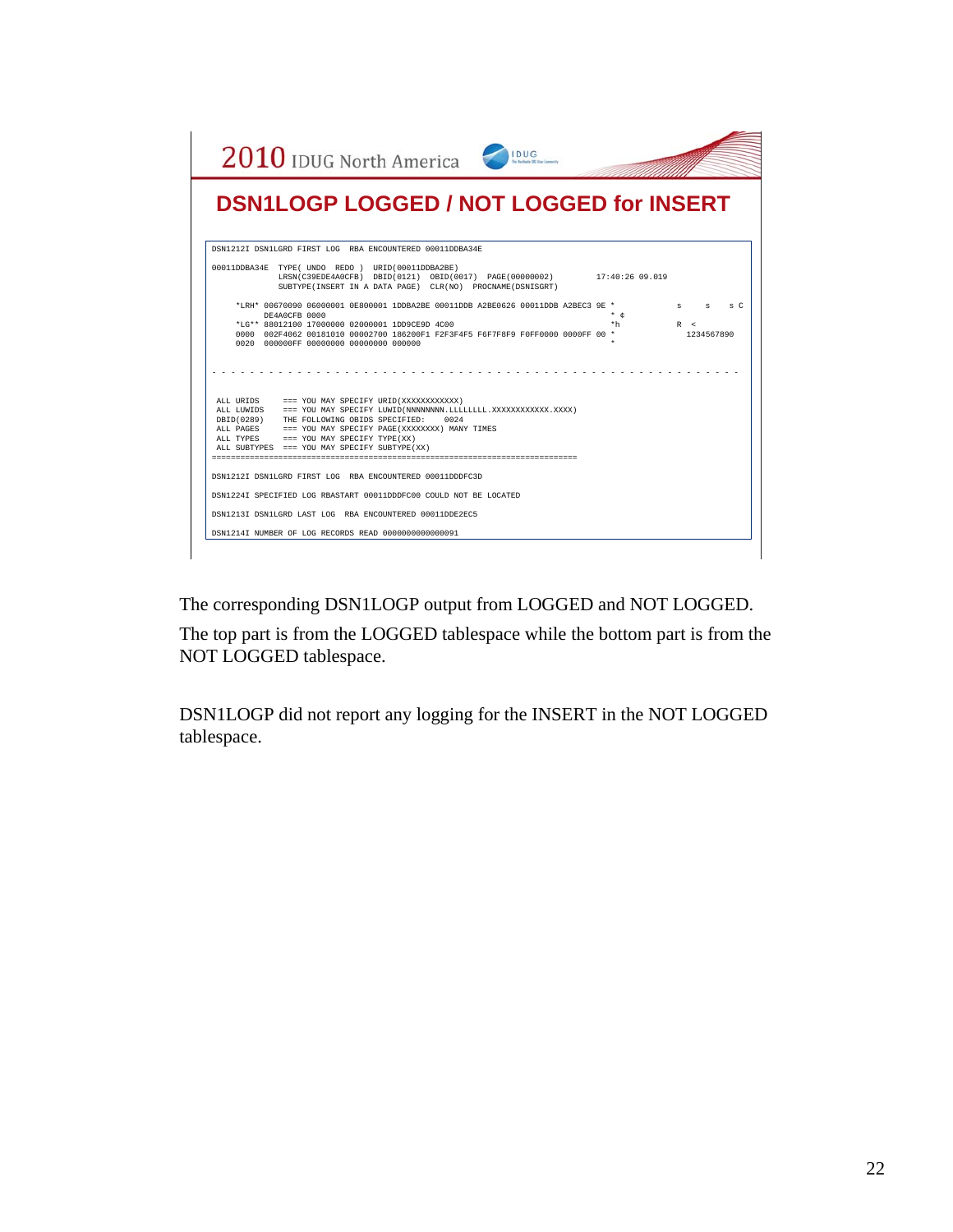| 2010 IDUG North America<br><b>UPDATE LOGGED</b> | <b>IDUG</b>                                                         |                                                                                                                                                       |
|-------------------------------------------------|---------------------------------------------------------------------|-------------------------------------------------------------------------------------------------------------------------------------------------------|
| Log content formatted                           |                                                                     |                                                                                                                                                       |
| URID: 00011DDBABE7 Member<br>TSO/Batch          | $\ddot{\phantom{a}}$<br>Time: 17:40:37.60 URID Status : Committed   | LRSN: C39EDE54D352 Primary Auth-id: RASST02 Plan name : RCUU1150<br>Date: 01-19-09 Correlation-id: RASST02 Connection-id: DB2CALL<br>Connection Type: |
| Table RASST02. IDUGTB8<br>TDUG09S               |                                                                     | Database: IDUG09 Tablespace:                                                                                                                          |
| $*$ C1                                          | Update RID: 0000000262 Log RBA: 00011DDBAD5D Log LRSN: C39EDE54D3BA |                                                                                                                                                       |
| New -> 7777777777<br>$01d - 1234567890$         |                                                                     |                                                                                                                                                       |

For the LOGGED tablespace, the TO-and-FROM-byte change is logged as anticipated.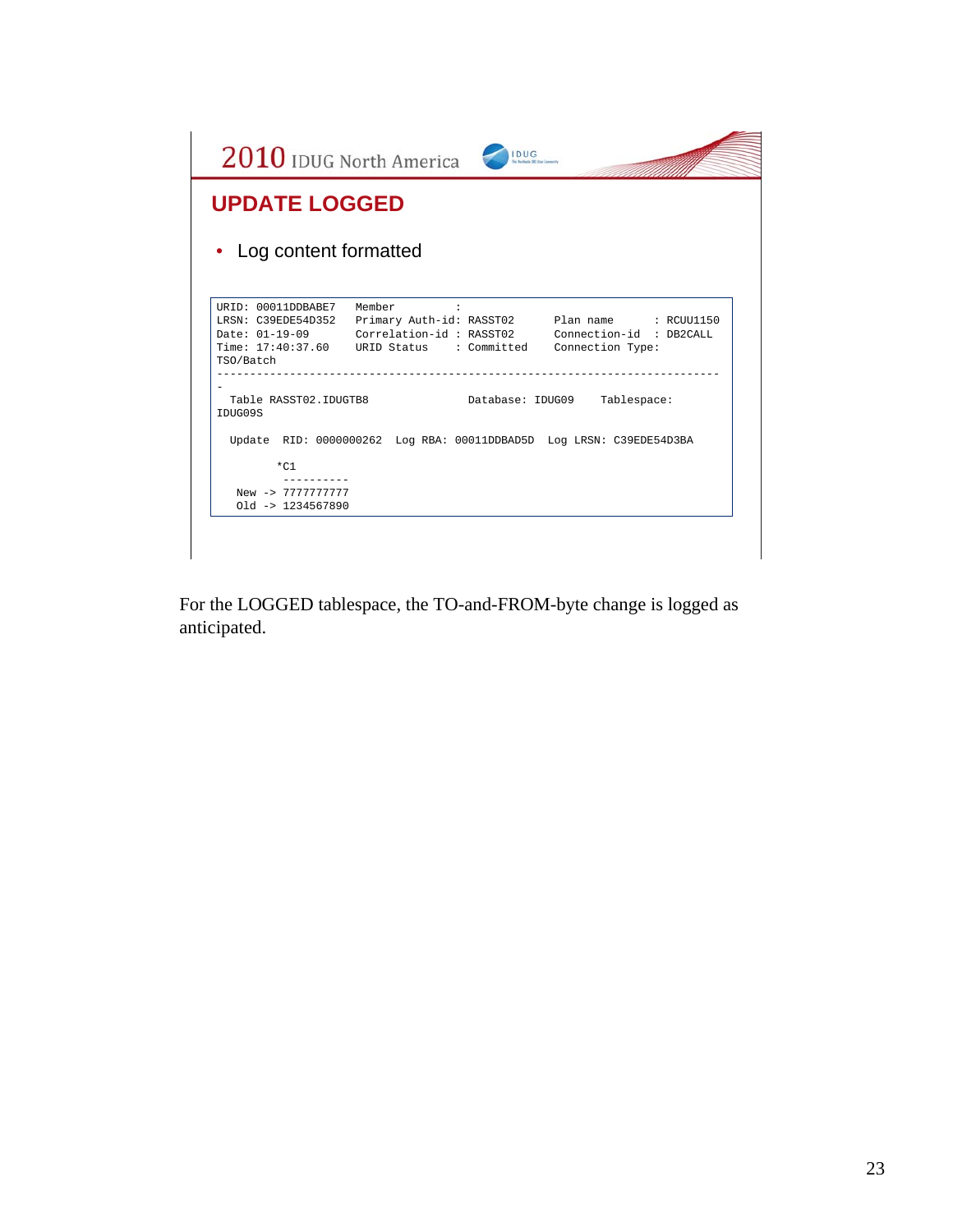

Looking at the DSN1LOGP output – an unexpected result !

The UPDATE statement is logged for both LOGGED and NOT LOGGED ??!!

However – this is hard to recreate, and we have only observed this scenario in one particular place. Running REXX EXEC, pure CAF, ASM etc. didn't provoke this situation.

When the UPDATE is done within one specific CA component – then it happens. I'm puzzled :-o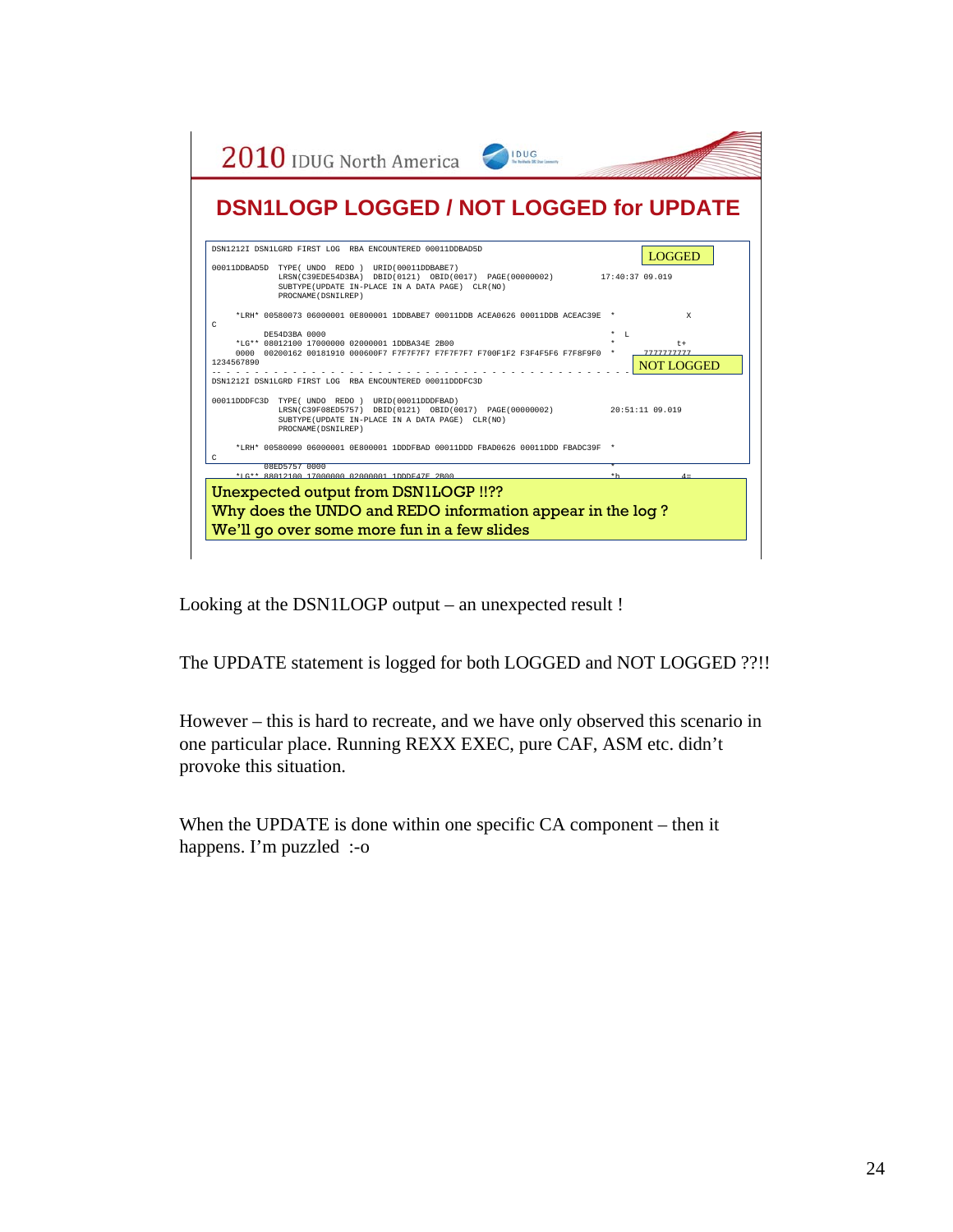|                                        | 2010 IDUG North America<br><b>IDUG</b>                                                                                                                                                          |
|----------------------------------------|-------------------------------------------------------------------------------------------------------------------------------------------------------------------------------------------------|
| <b>DELETE LOGGED</b>                   |                                                                                                                                                                                                 |
| Log content formatted                  |                                                                                                                                                                                                 |
| URID: 00011DDBB3EC Member<br>TSO/Batch | LRSN: C39EDE5BD125 Primary Auth-id: RASST02 Plan name : RCUU1150<br>Date: 01-19-09 Correlation-id: RASST02 Connection-id: DB2CALL<br>Time: 17:40:44.93 URID Status : Committed Connection Type: |
| Table RASST02.IDUGTB8<br>TDUG09S       | Database: IDUG09 Tablespace:<br>Delete RID: 0000000262 Log RBA: 00011DDBB4EF Log LRSN: C39EDE5BD126                                                                                             |
| C1                                     | $C2$ $C3$ $C4$                                                                                                                                                                                  |
|                                        | 7777777777 **NULL** **NULL** **NULL**                                                                                                                                                           |
|                                        |                                                                                                                                                                                                 |

The log report from the delete statement for the LOGGED tablespace illustrates the entire row is logged.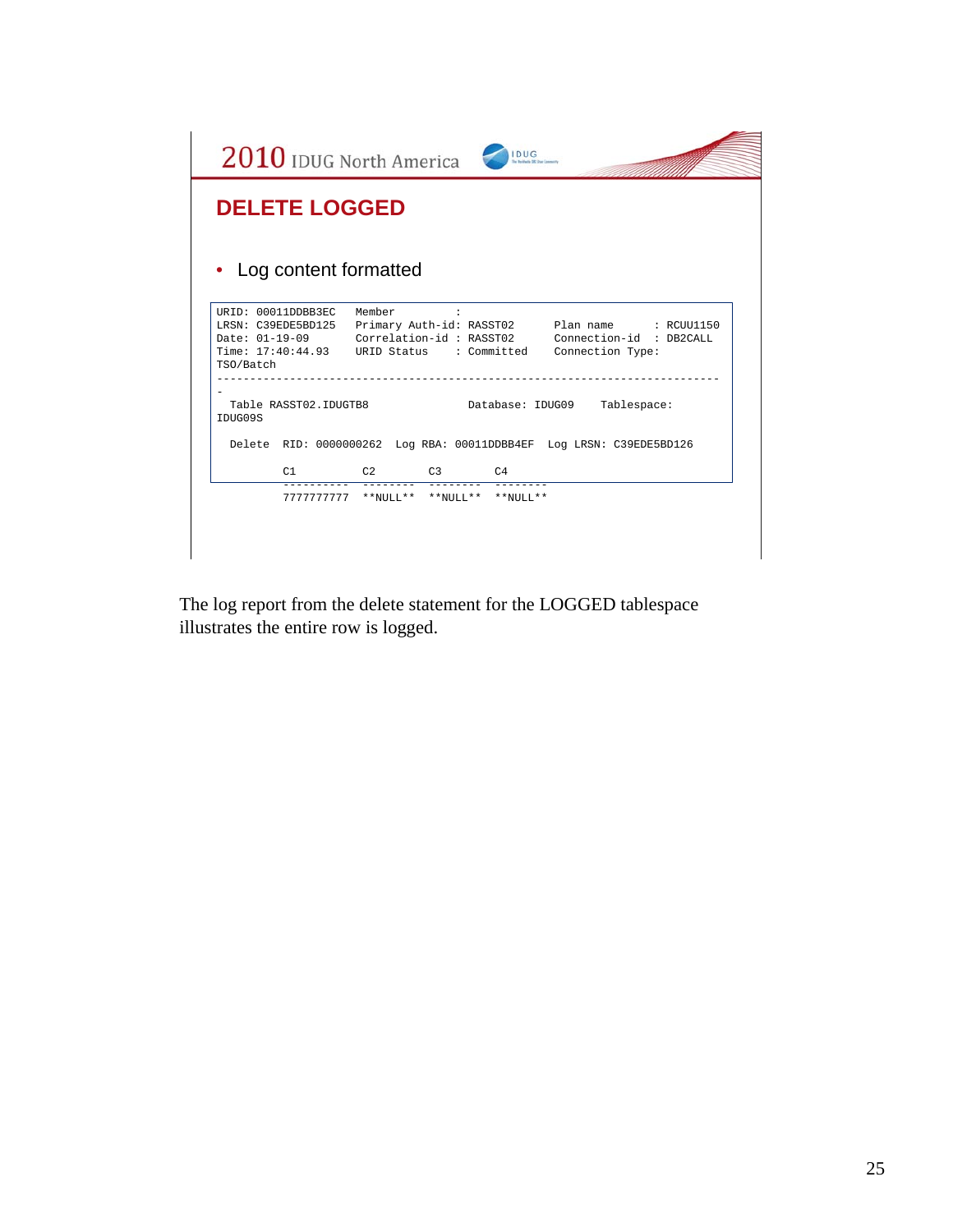| 2010 IDUG North America<br><b>DSN1LOGP LOGGED / NOT LOGGED for DELETE</b>                                                                                                                                                                                                                                                                 |                 |
|-------------------------------------------------------------------------------------------------------------------------------------------------------------------------------------------------------------------------------------------------------------------------------------------------------------------------------------------|-----------------|
| DSN1212I DSN1LGRD FIRST LOG RBA ENCOUNTERED 00011DDBB4EF                                                                                                                                                                                                                                                                                  |                 |
| 00011DDBB4EF TYPE(UNDO REDO) URID(00011DDBB3EC)<br>LRSN(C39EDE5BD126) DBID(0121) OBID(0017) PAGE(00000002) 17:40:44 09.019<br>SUBTYPE (DELETE IN A DATA PAGE) CLR (NO) PROCNAME (DSNIDILS)                                                                                                                                                |                 |
| *LRH* 00670073 06000001 0E800001 1DDBB3EC 00011DDB B47C0626 00011DDB B47CC39E<br>DE5BD126 0000<br>$*$ SJ<br>*LG** 08012100 17000000 02000001 1DDBAD5D 3900<br>0000 002F2062 00181010 02002700 186200F7 F7F7F7F7 F7F7F7F7 F7FF0000 0000FF00<br>0020 000000FF 00000000 00000000 000000                                                      | @C<br>777777777 |
| ALL URIDS === YOU MAY SPECIFY URID(XXXXXXXXXXXX)<br>ALL LUWIDS === YOU MAY SPECIFY LUWID(NNNNNNNNN, LLLLLLLLL, XXXXXXXXXXXX, XXXX)<br>DBID(0289) THE FOLLOWING OBIDS SPECIFIED: 0024<br>ALL PAGES === YOU MAY SPECIFY PAGE(XXXXXXXX) MANY TIMES<br>ALL TYPES === YOU MAY SPECIFY TYPE(XX)<br>ALL SUBTYPES === YOU MAY SPECIFY SUBTYPE(XX) |                 |
| DSN1212I DSN1LGRD FIRST LOG RBA ENCOUNTERED 00011DDDFC3D                                                                                                                                                                                                                                                                                  |                 |
| DSN1224I SPECIFIED LOG RBASTART 00011DDDFC00 COULD NOT BE LOCATED<br>DSN1213I DSN1LGRD LAST LOG RBA ENCOUNTERED 00011DDE2EC5<br>DSN1214I NUMBER OF LOG RECORDS READ 0000000000000091                                                                                                                                                      |                 |

Just like the INSERT – DSN1LOGP only reports the deleteed row in the log for the LOGGED tablespace. Nothing is found for the singleton row deletion when the tablespace is NOT LOGGED.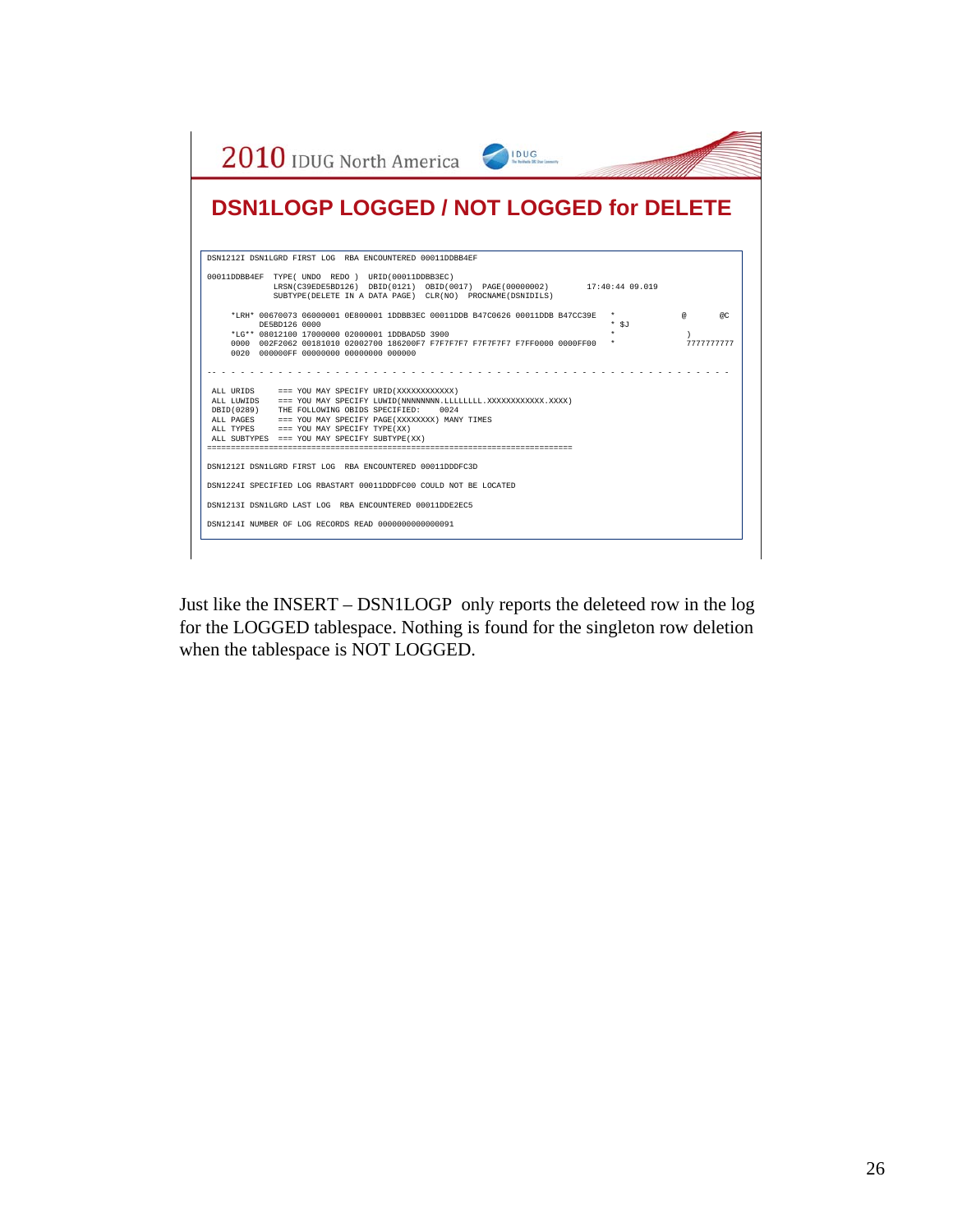| 2010 IDUG North America                                                                                                                                                                                                                                                                                                                                                                                                                                                                                    | <b>IDUG</b><br>The Westback DIP Due Commer                                                                                                                                                                                                                                                                                                                                                                                                                                                        |
|------------------------------------------------------------------------------------------------------------------------------------------------------------------------------------------------------------------------------------------------------------------------------------------------------------------------------------------------------------------------------------------------------------------------------------------------------------------------------------------------------------|---------------------------------------------------------------------------------------------------------------------------------------------------------------------------------------------------------------------------------------------------------------------------------------------------------------------------------------------------------------------------------------------------------------------------------------------------------------------------------------------------|
| <b>DSN1LOGP LOGGED Summary</b>                                                                                                                                                                                                                                                                                                                                                                                                                                                                             |                                                                                                                                                                                                                                                                                                                                                                                                                                                                                                   |
| TYPE (PAGE SET CONTROL)<br>LRSN(C39EDE4A0B02) DBID(0121) OBID(0017)<br>SUBTYPE (PAGE SET OPEN)<br>.<br>IDUG09 .IDUG09S8<br><b>RPTD:</b><br>$\Omega$<br>NO. OF PIECES: 32<br>PIECE 1) GBP-DEPENDENT: NO<br>GBPCACHE: CHANGED<br>TESTPAGE: NO<br>P-LOCK HELD STATE: NONE<br>P-LOCK CACHED STATE: NONE<br>P-LOCK UPGRADED: NO<br>INSTANCE: I<br>TYPE(UNDO REDO) URID(00011DDBA2BE)<br>LRSN(C39EDE4A0CFB) DBID(0121) OBID(0017) PAGE(00000002)<br>SUBTYPE (INSERT IN A DATA PAGE) CLR (NO) PROCNAME (DSNISGRT) | TYPE( UNDO REDO ) URID(00011DDBA2BE)<br>LRSN(C39EDE4A0DB3) DBID(0121) OBID(001A) PAGE(00000003)<br>SUBTYPE (TYPE 2 INDEX UPDATE) CLR (NO) PROCNAME (DSNKINSL)<br>TYPE(UNDO REDO) URID(00011DDBABE7)<br>LRSN(C39EDE54D352) DBID(0121) OBID(001A)<br>PAGE (00000003)<br>SUBTYPE(TYPE 2 INDEX UPDATE) CLR(NO) PROCNAME(DSNKDLE)<br>TYPE (UNDO REDO) URID (00011DDBABE7)<br>LRSN(C39EDE54D398) DBID(0121) OBID(001A)<br>PAGE (00000003)<br>SUBTYPE (TYPE 2 INDEX UPDATE) CLR (NO) PROCNAME (DSNKINSL) |
| TYPE (PAGE SET CONTROL)<br>LRSN(C39EDE4A0DB2) DBID(0121) OBID(001A)<br>SUBTYPE (PAGE SET OPEN)<br>TDUG09 . TDUGTX8<br>BPTD:<br>$\sim$<br>NO. OF PIECES: 32<br>PTECE<br>1) GBP-DEPENDENT: NO<br>GBPCACHE: CHANGED<br>TESTPAGE: NO<br>P-LOCK HELD STATE: NONE<br>P-LOCK CACHED STATE: NONE<br>P-LOCK UPGRADED: NO<br><b>TNSTANCE: T</b>                                                                                                                                                                      | TYPE(UNDO REDO) URID(00011DDBABE7)<br>LRSN(C39EDE54D3BA) DBID(0121) OBID(0017)<br>PAGE (00000002)<br>SUBTYPE (UPDATE IN-PLACE IN A DATA PAGE) CLR (NO)<br>PROCNAME (DSNILREP)<br>TYPE ( UNDO REDO ) URID (00011DDBB3EC)<br>LRSN(C39EDE5BD125) DBID(0121) OBID(001A)<br>PAGE (00000003)<br>SUBTYPE (TYPE 2 INDEX UPDATE) CLR (NO) PROCNAME (DSNKDLE)<br>TYPE(UNDO REDO) URID(00011DDBB3EC)<br>LRSN(C39EDE5BD126) DBID(0121) OBID(0017)                                                             |

This is the entire DSN1LOGP report for the previous operations for the LOGGED tablespace – everything as expected.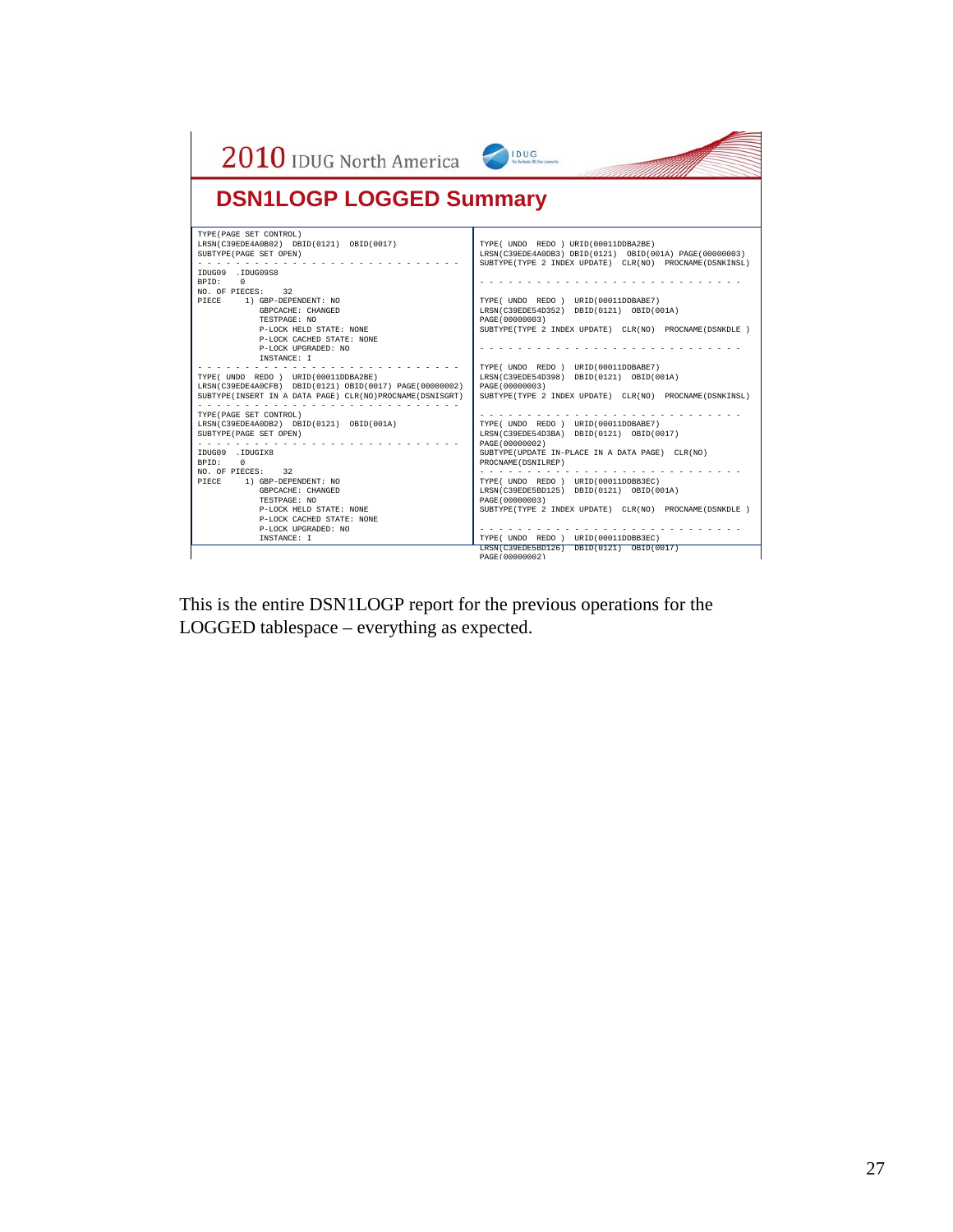

The corresponding DSN1LOGP report for the NOT LOGGED tablespace.

There is no doubt that NOT LOGGED tablespaces does cause less logging. And the DSN1LOGP report is a lot small if the UPDATE statement is executed outside CA RC/Update – I still haven't found the cause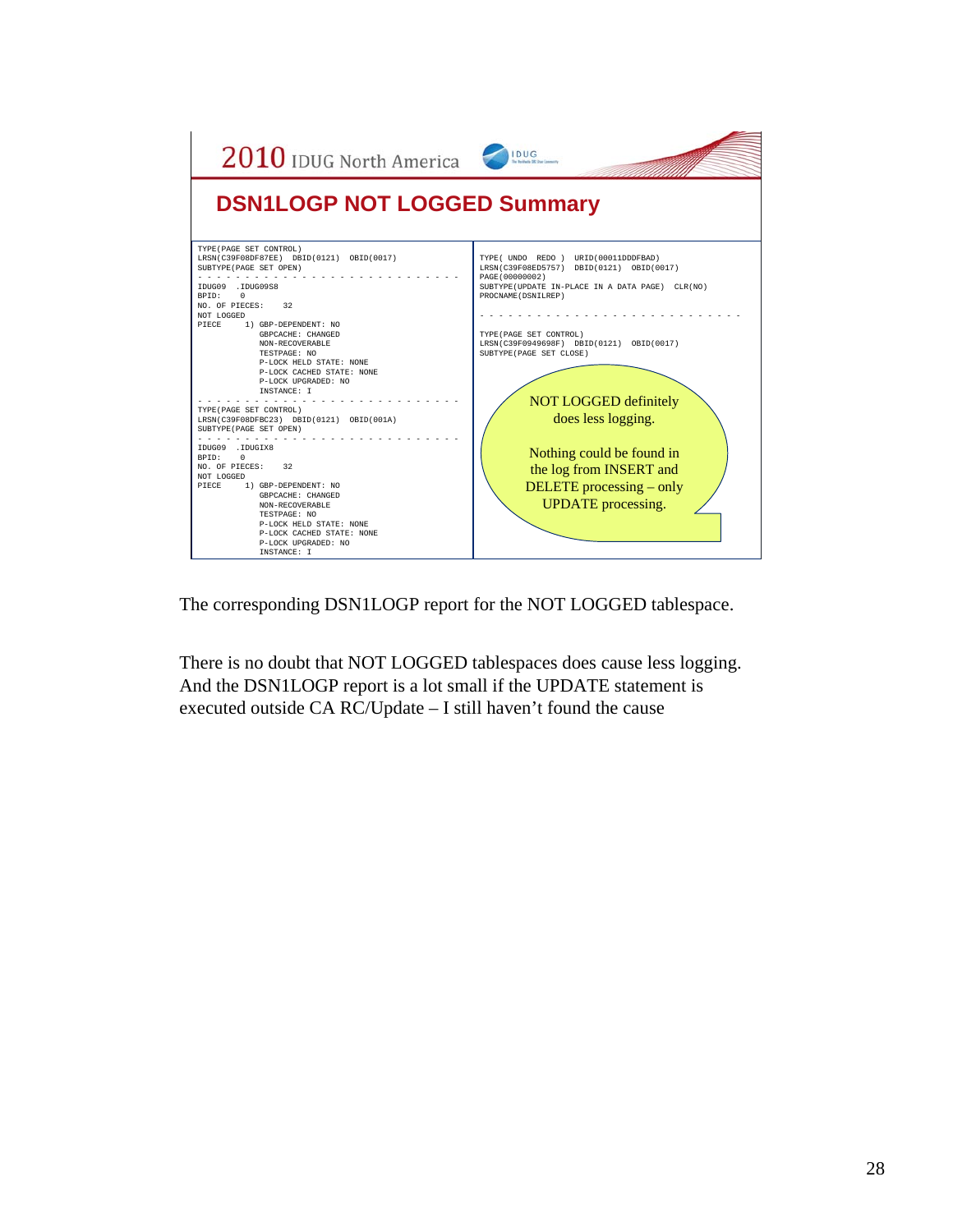

Lets' look back at the "strange issue" where an UPDATE was logged even tough the tablespace was in a NOT LOGGED status.

This is the scenario illustrating what exactly is happening on the log (DSN1LOGP details can be provided).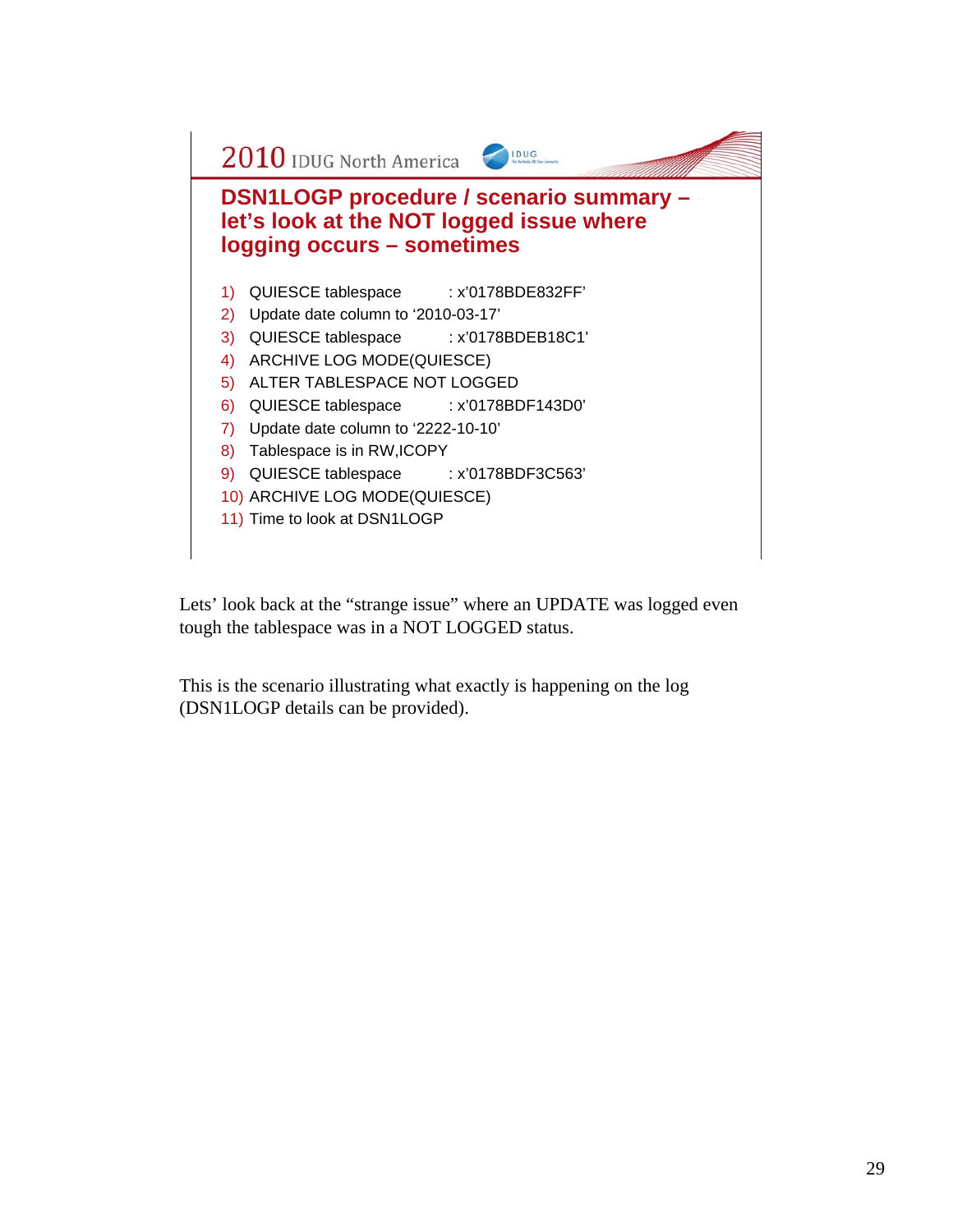

Even though you have arcived the LOG using

## -ARCHIVE LOG MODE(QUIESCE)

You might not be able to use DSN1LOGP without specifying the ARCHIVE LOG specifically. DSN1LOGP won't automatically pick THE archive log if the same log-range is to be found on one of the ACTIVE logs (please see next page)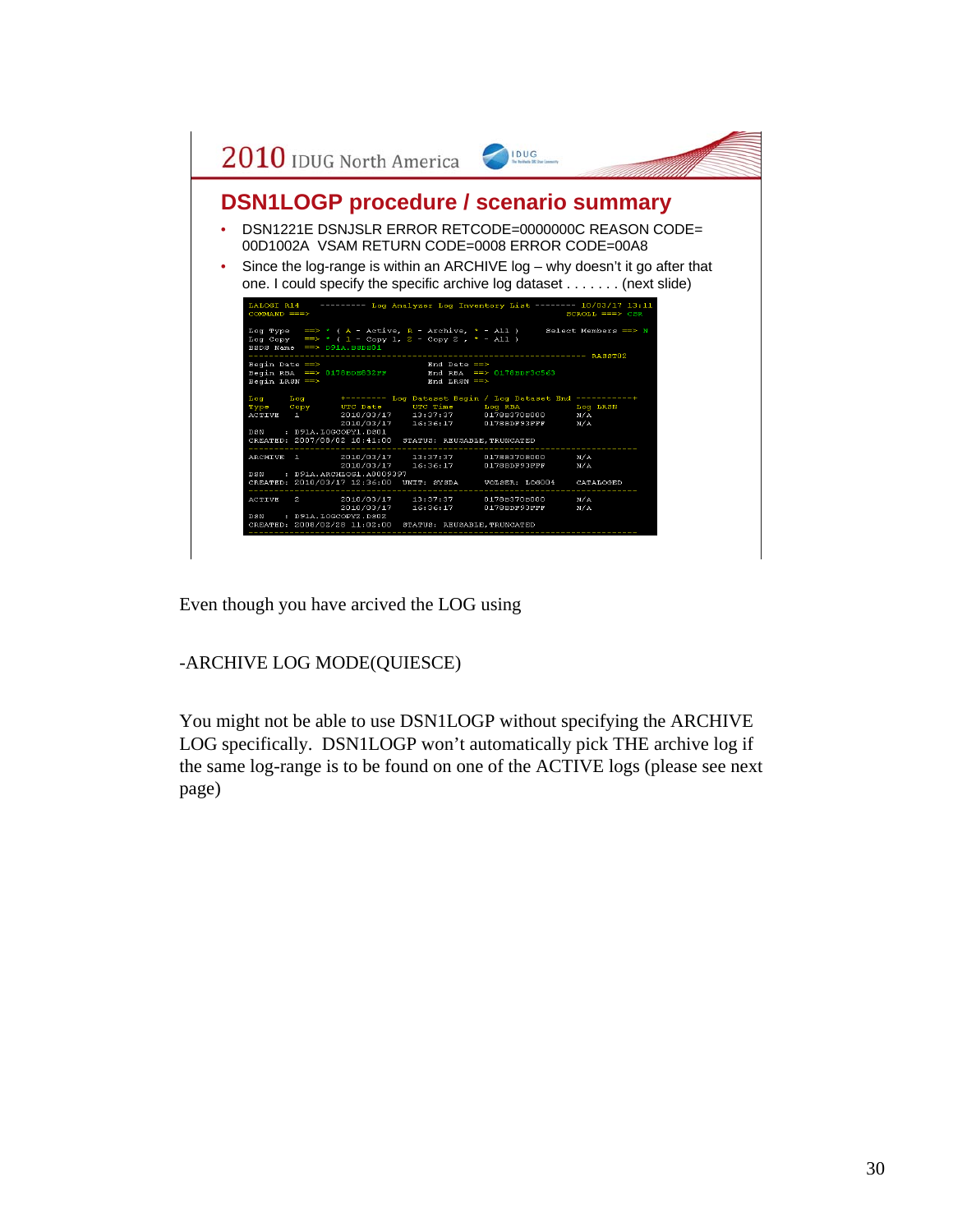

Once the ARCHIVE LOG is specified in the JCL – then we get the output.

Lets look into the DSN1LOGP – weird how UPDATE is handled.

Even though the tablespace is NOT LOGGED, DB2 creates UNDO-REDO for one specific scenario – SOMETIMES.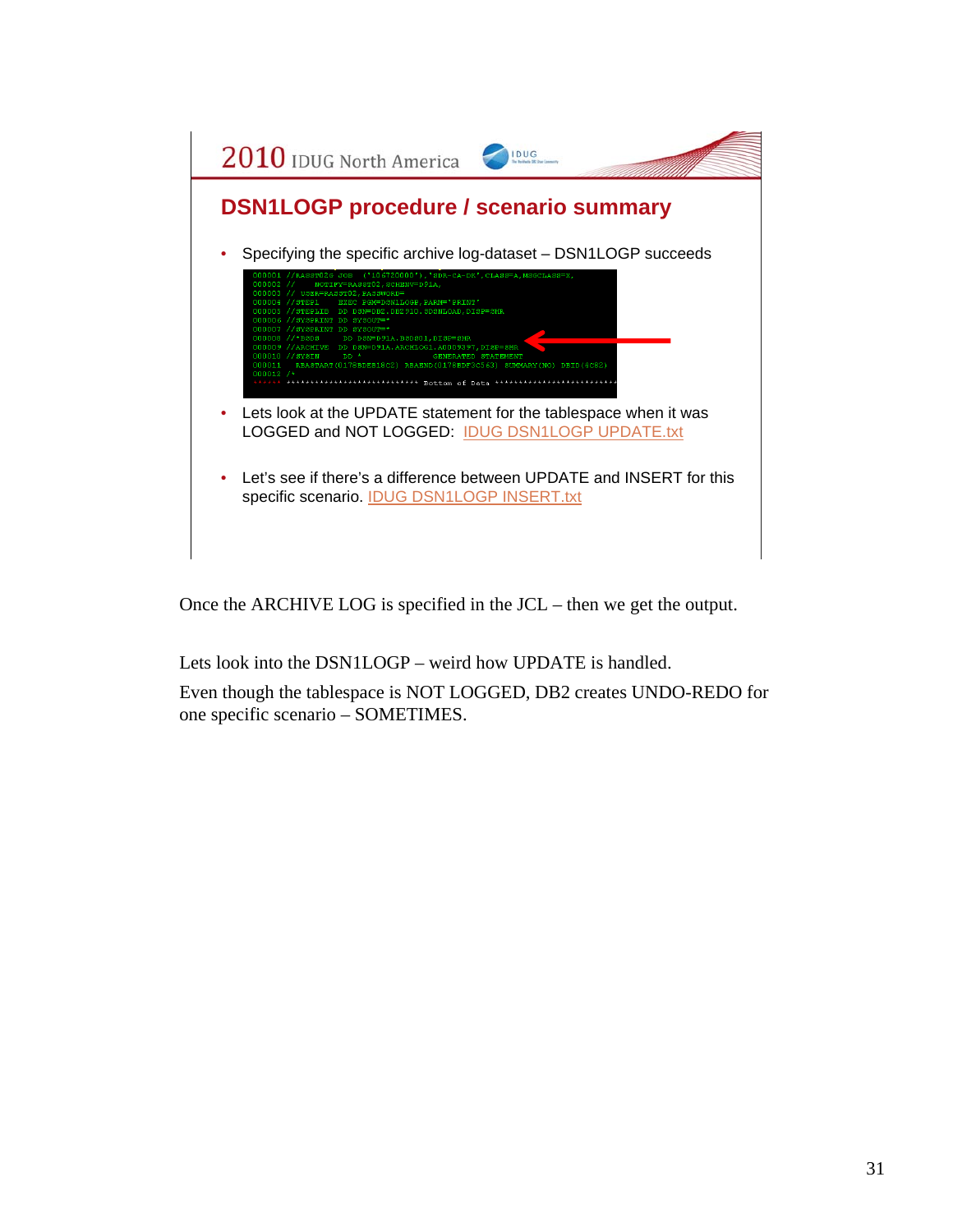

Before you get too exited using NOT LOGGED tablespaces – be sure you know all the application implications. You might want to reconsider and think about WHEN you find this feature useful.

Let's have a closer look at what CAN happen . . . . . . . . . .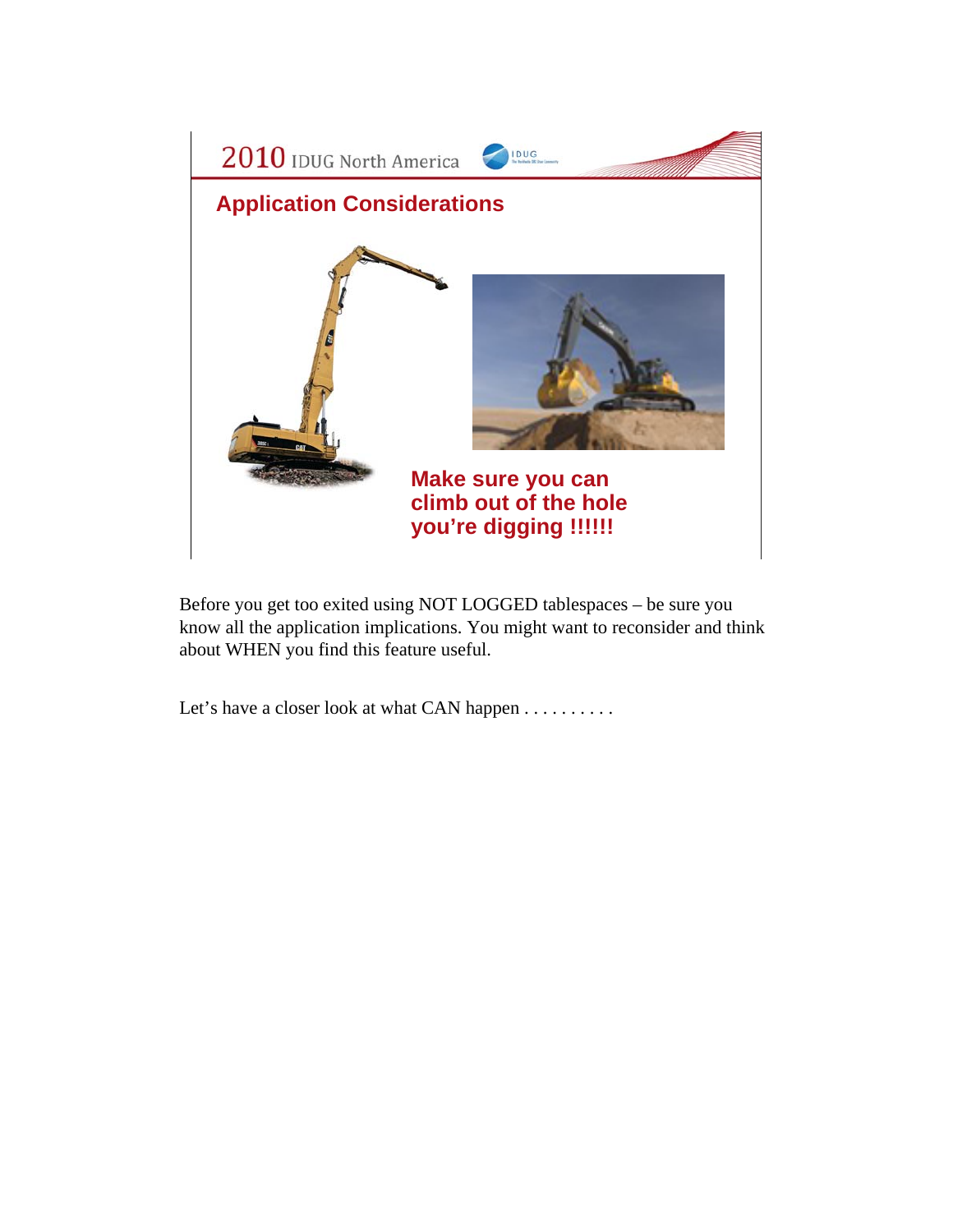

Earlier we discussed that UNDO/REDO information isn't registered in the log for NOT LOGGED tablespaces – which means – if something goes "south" in an application program, DB2 has no way to backout what happened.

One example – a table resides in a NOT LOGGED tablespace. The table in this tablespace has a UNIQUE key/index.

When the tablespace is NOT LOGGED and an application attempts to insert a duplicate row :

- 1) SQL-803 is issued.
- 2) Any NON-UNIQUE index is placed in REBUILD PENDING
- 3) The tablespace is placed in RECOVER PENDING
- 4) Both the tablespace and the unique index is placed in the LPL list –

and the LPL status will not go away by doing the –STA command

At this point – every SQL statement against this table will receive an UNAVAILABLE RESOURCE message. You are in a recovery situation.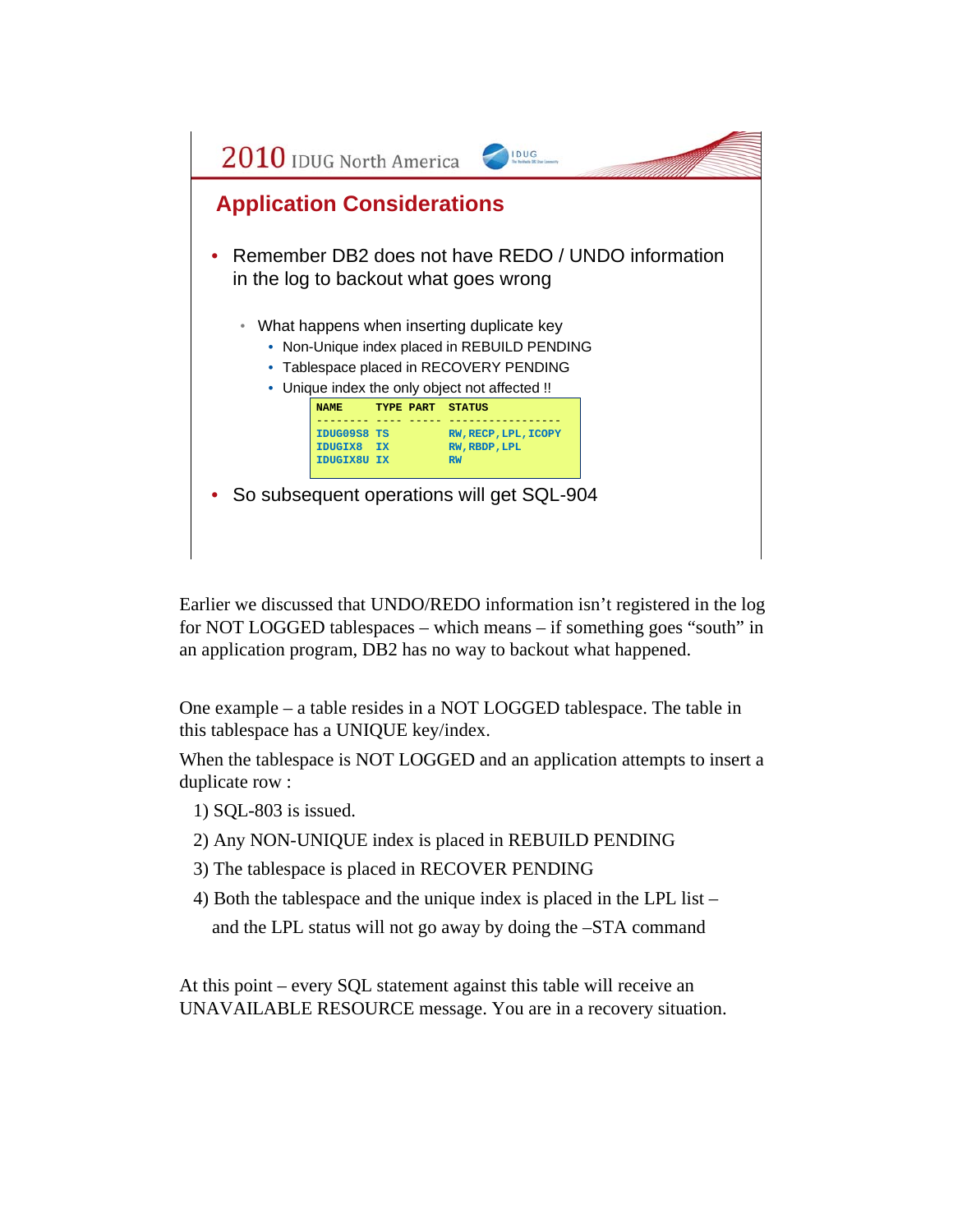

Looking at the previous slide and the result of a NEGATIVE SQLCODE – you might consider running parallel applications when one tablespace is NOT LOGGED.

Also – make sure to take a FULL Image Copy the very moment the tablespace is altered to be NOT LOGGED in order to ease a potential recovery.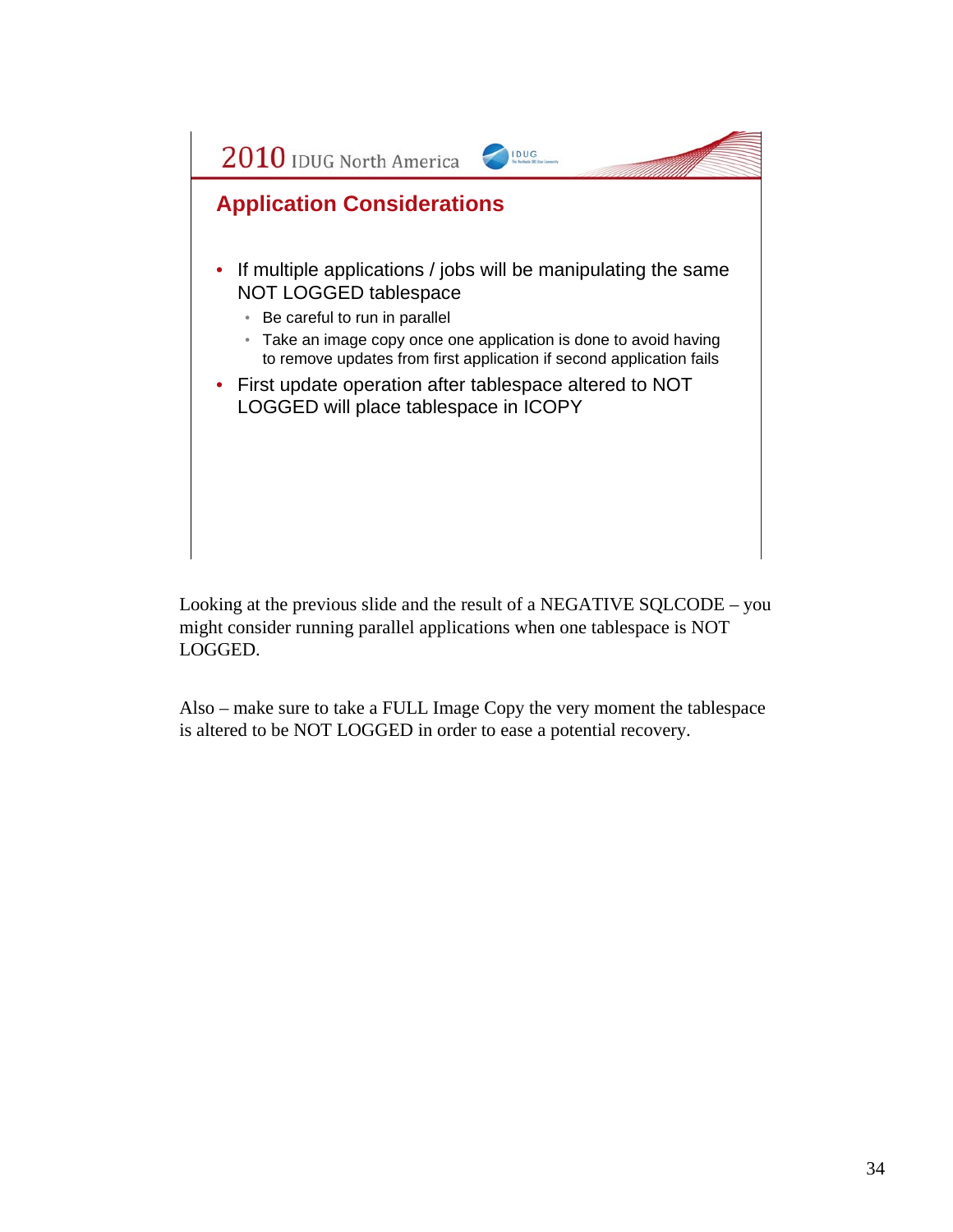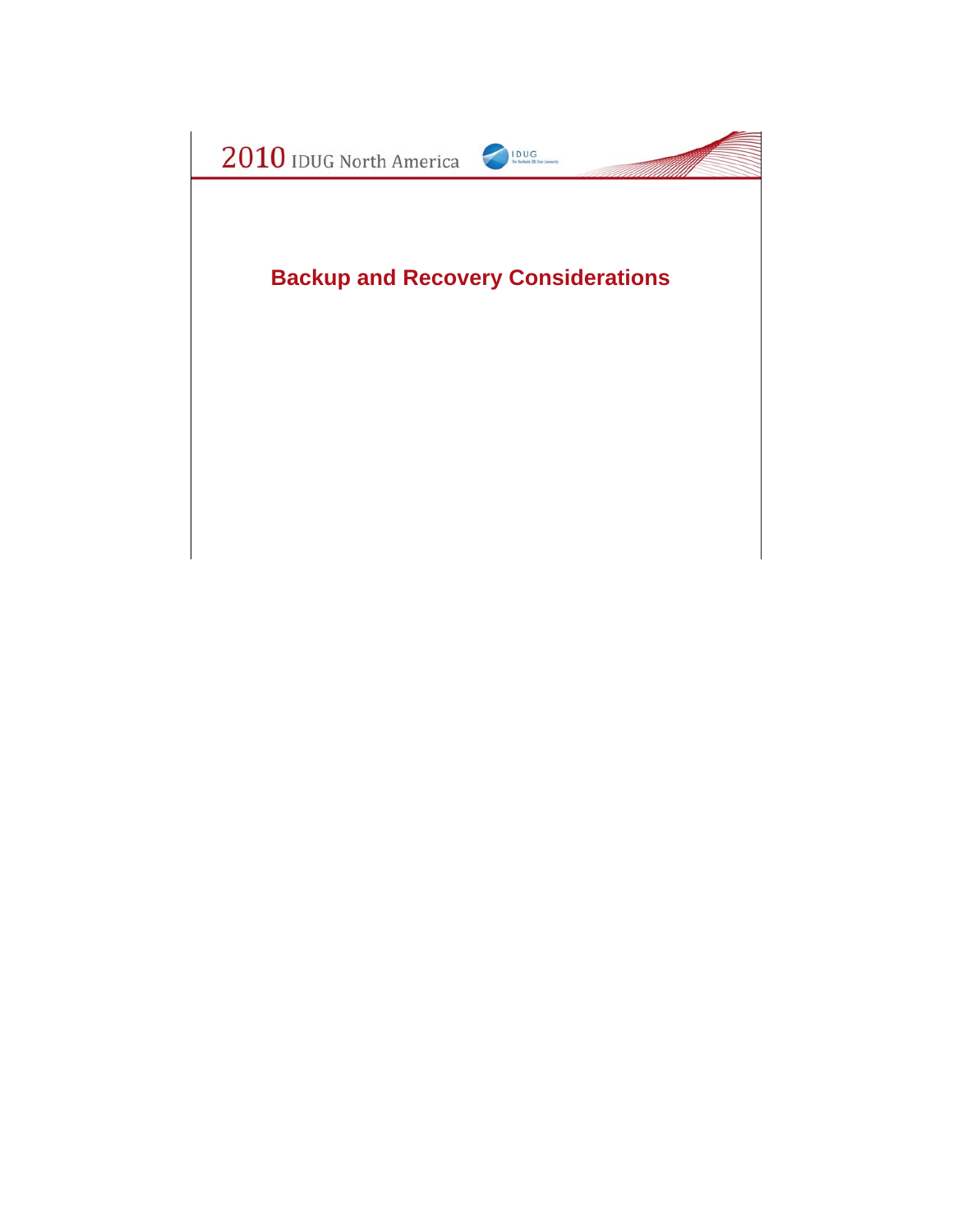

Using NOT LOGGED tablespace might place you in recovery scenarios you're not used to, so let's have a closer look at which point in time a recovery is possible dealing with NOT LOGGED tablespaces.

This scenario describes different "normal recovery points of consistence" by using QUIESCE and altering the tablespace from LOGGED to NOT LOGGED.

The following slides will illustrate which QUIESCE points we can recover to when dealing with tablespaces being altered to be NOT LOGGED.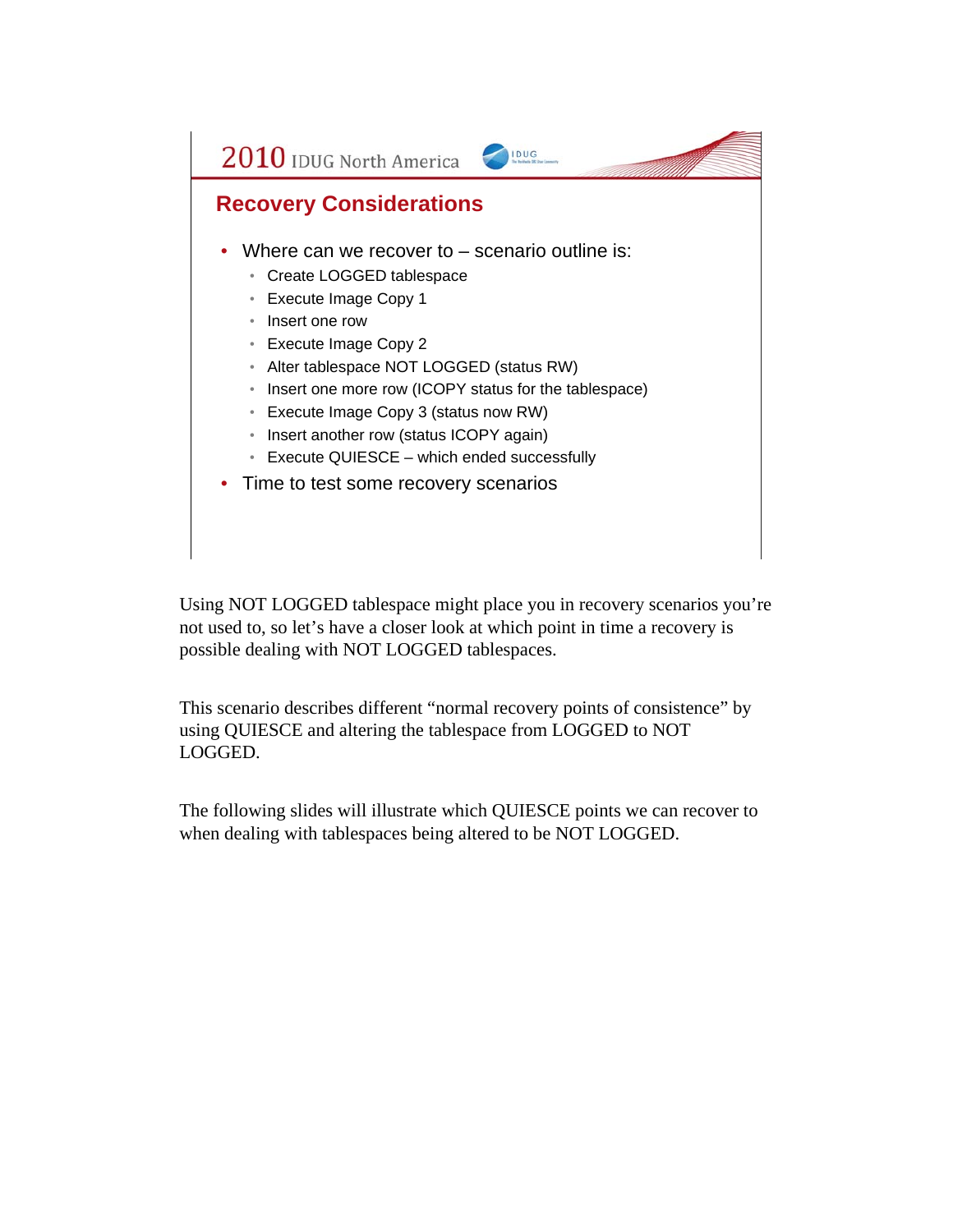

The first recovery attempts to recover to the QUIESCE point taken immediately after the tablespace was altered to NOT LOGGED.

To DB2 this is not a valid recovery point. DB2 will look at SYSCOPY to see when the tablespace was altered to be NOT LOGGED and then rejects to execute the recovery since log-records are not written for DML statements.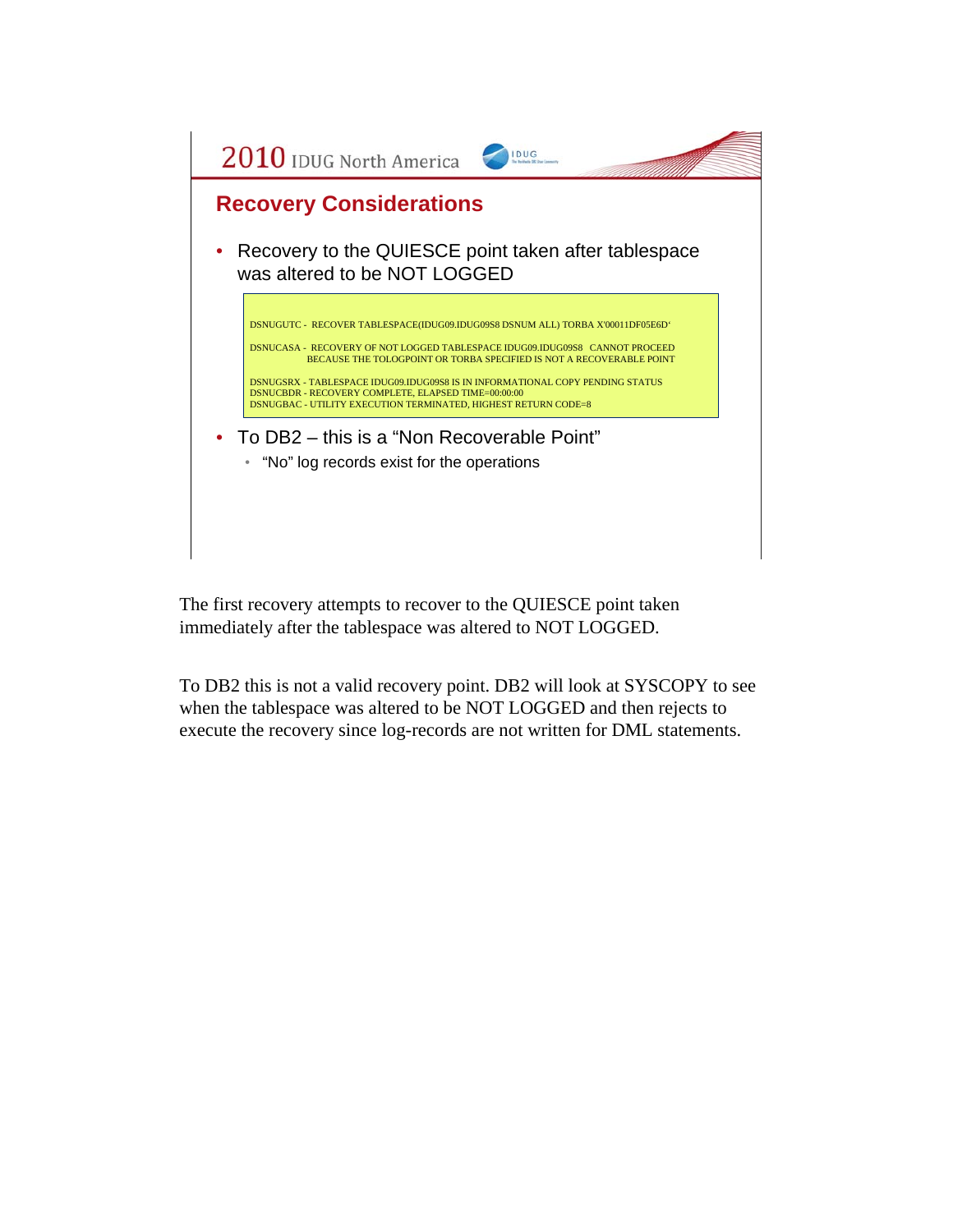

This scenario describes a recovery to an image copy taken while the tablespace was defined as NOT LOGGED.

Unlike the RBA recovery in the previous scenario, this is valid since the IMAGE COPY is a consistent point.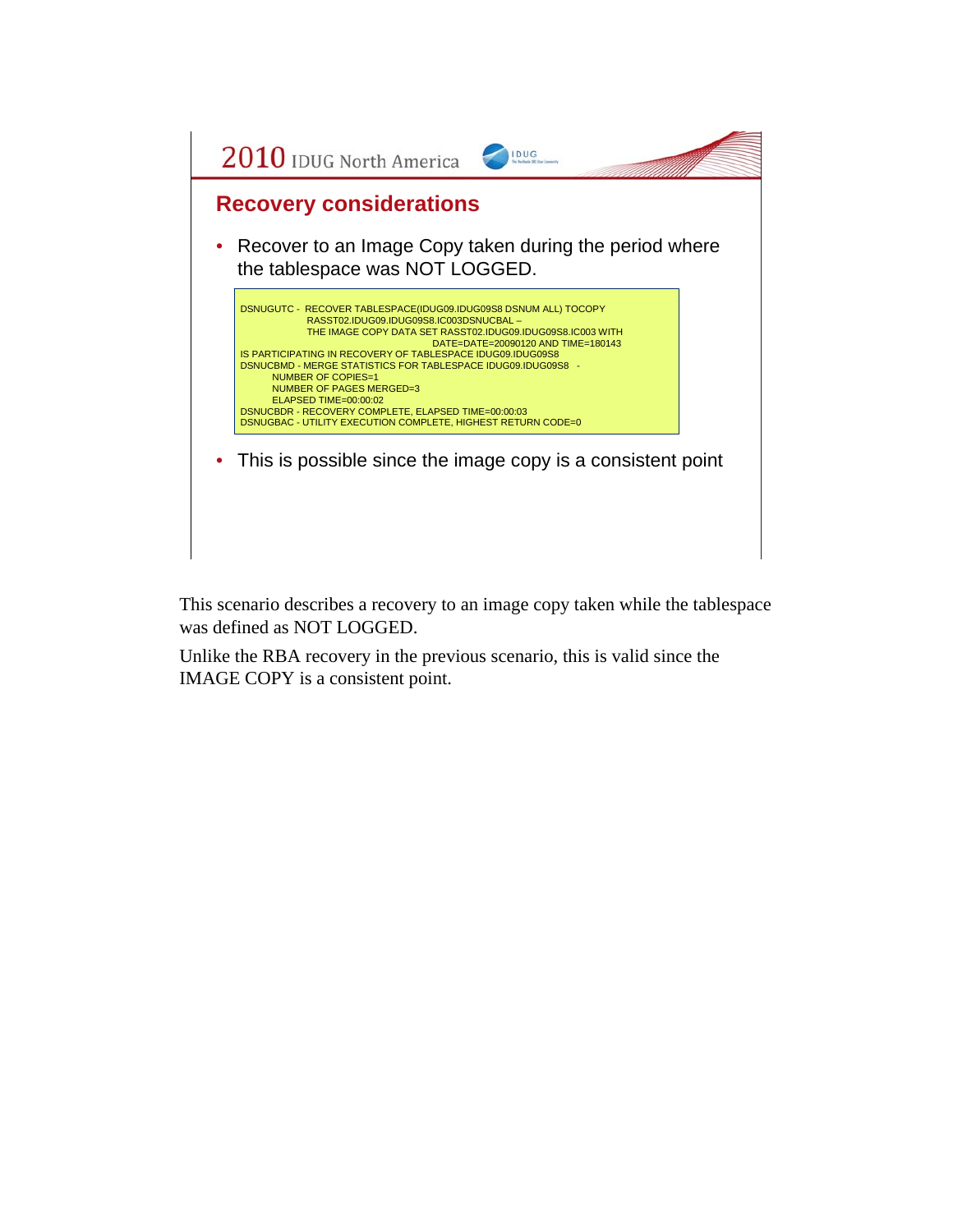

The last scenario attempts to recover to a point in time where the tablespace was defined as LOGGED.

This is also a valid recovery point.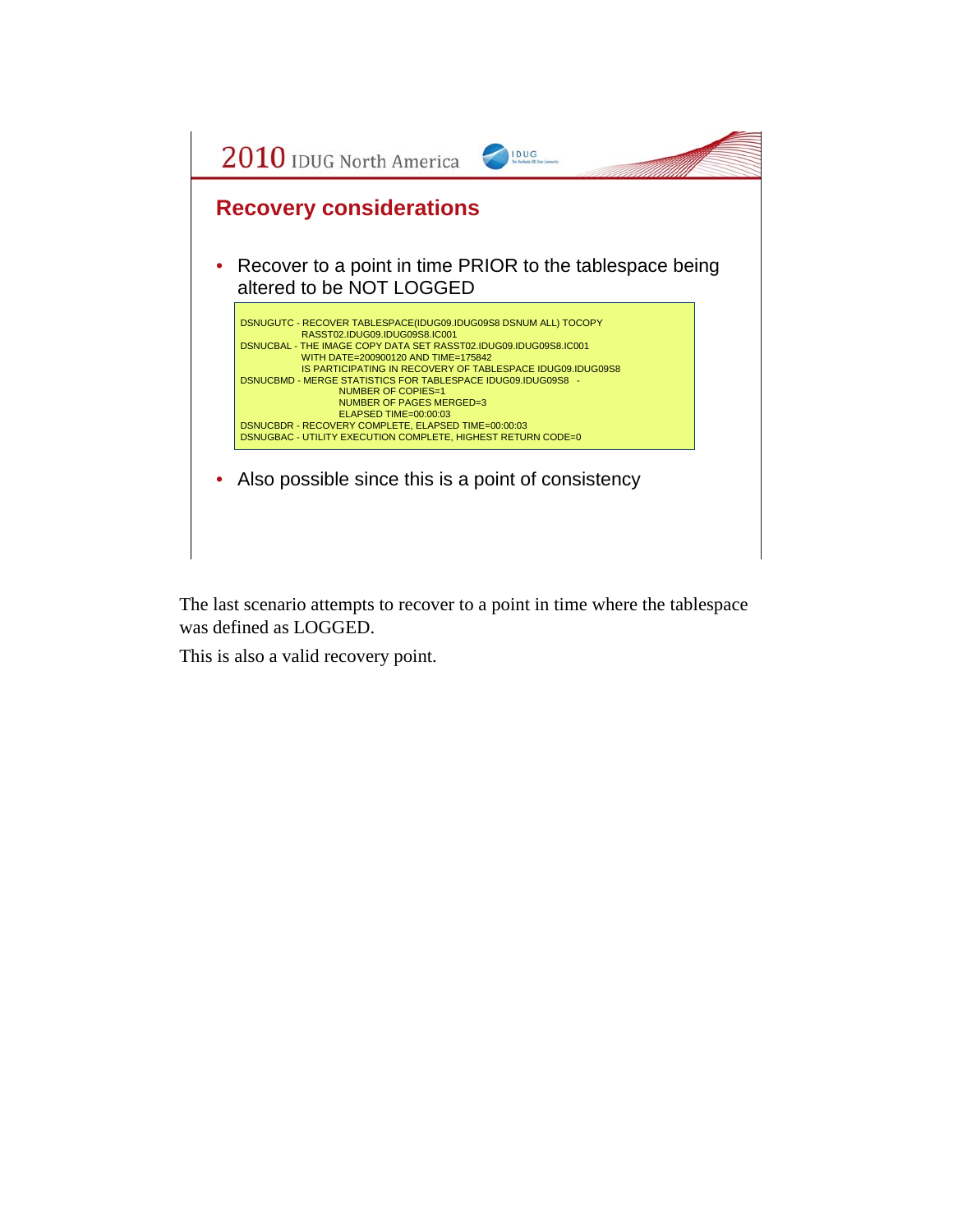

The last scenario attempts to recover to a point in time where the tablespace was defined as LOGGED.

This is also a valid recovery point.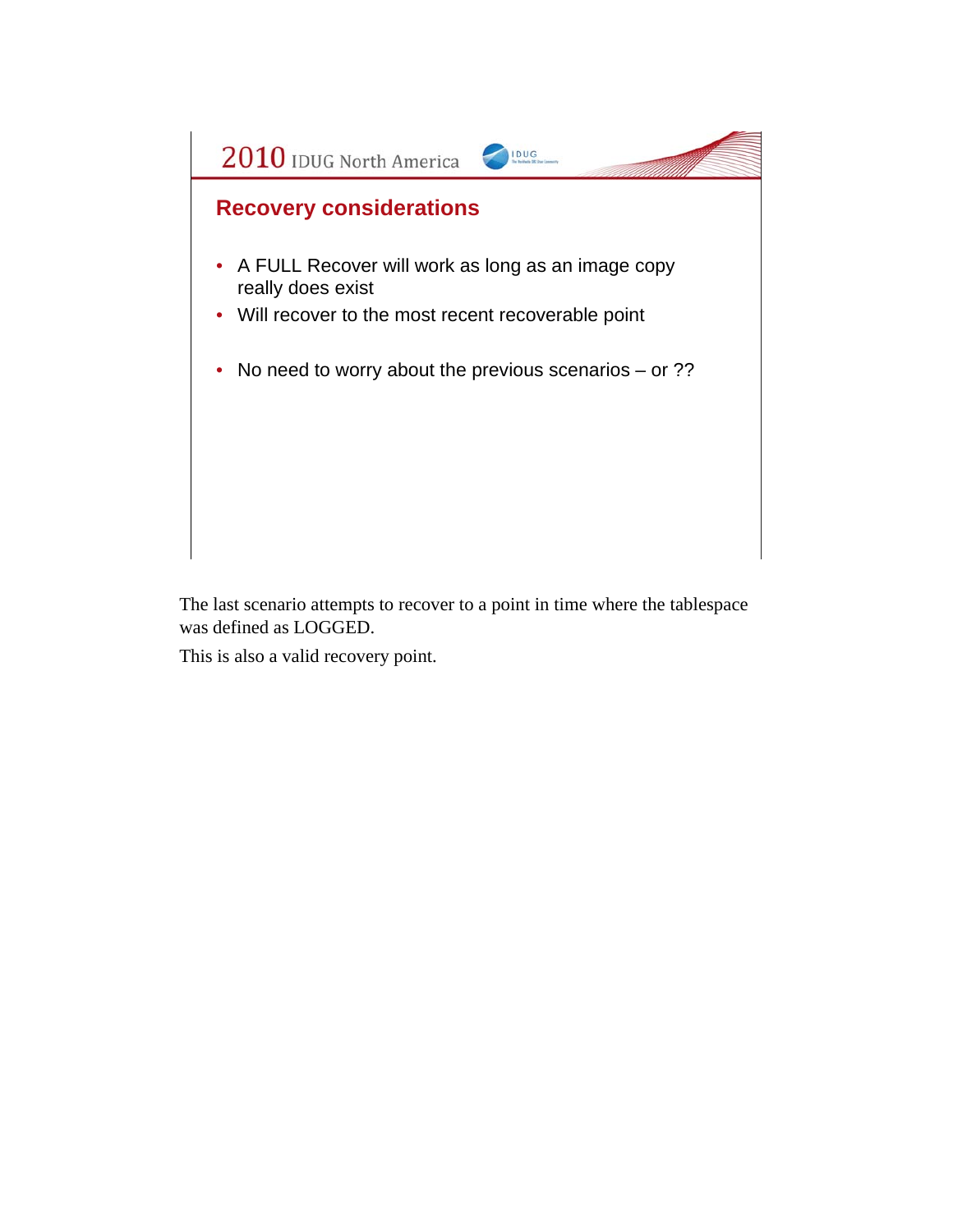

If we look back at what has happened in DB2 V8 and DB2 9 when exploiting Online Schema Changes – DB2 stores a lot of these dynamic object changes in SYSCOPY.

At first sight this might look weird, but considering the recovery issues dealing with adding / rotating partitions, changing the limitkeys, turning off logging etc., it is very convenient to have a "one-stop-shop" for deciding if an object can be recovered.

So SYSCOPY is a dictionary or video recording of actions done for objects in order to determine recoverability.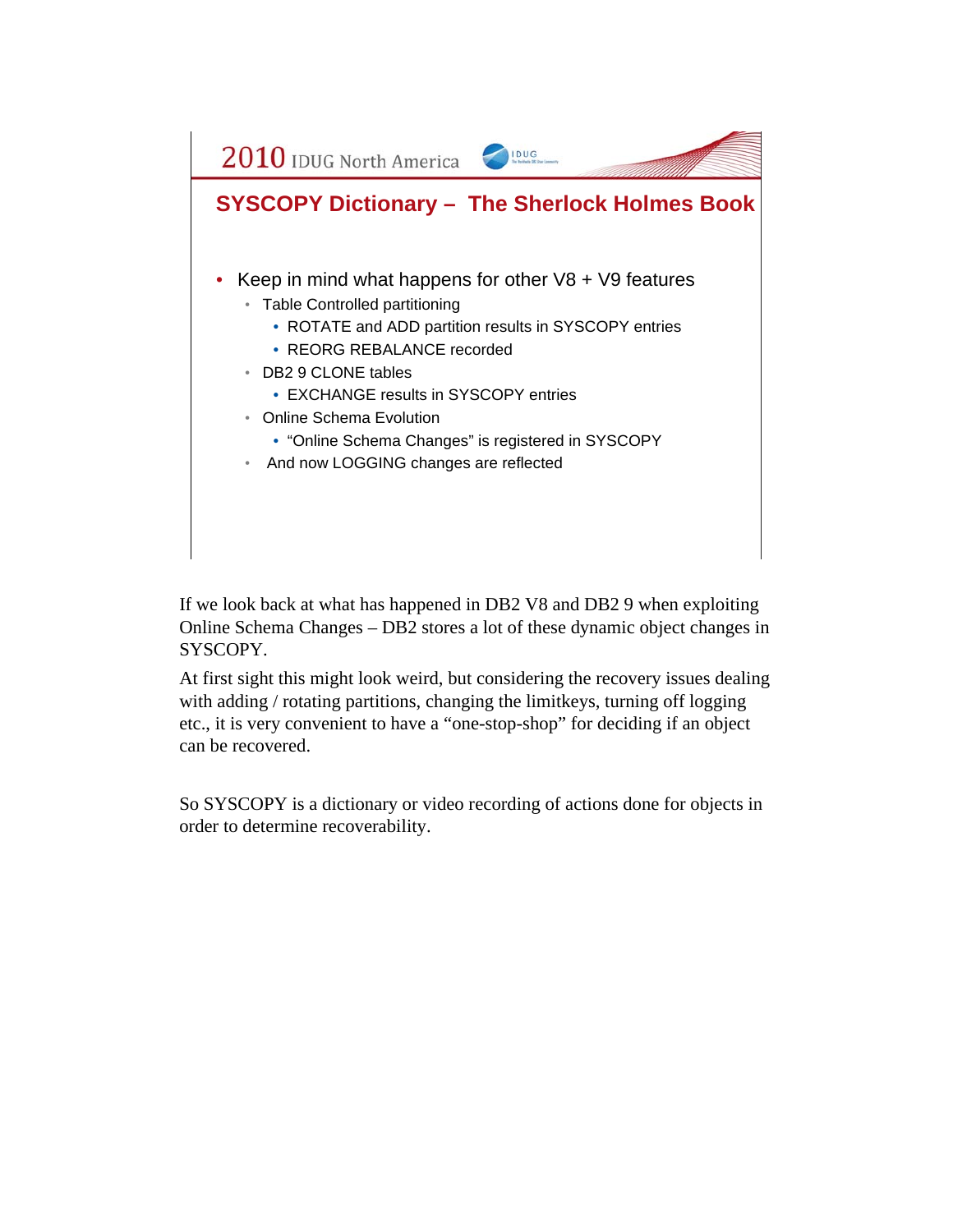

Just to recap – ICTYPE and STYPE columns in SYSCOPY has some additional values available in DB2 9.

One major new attribute is that the creation of tablespaces are stored in SYSCOPY – not only when the logging attribute changes.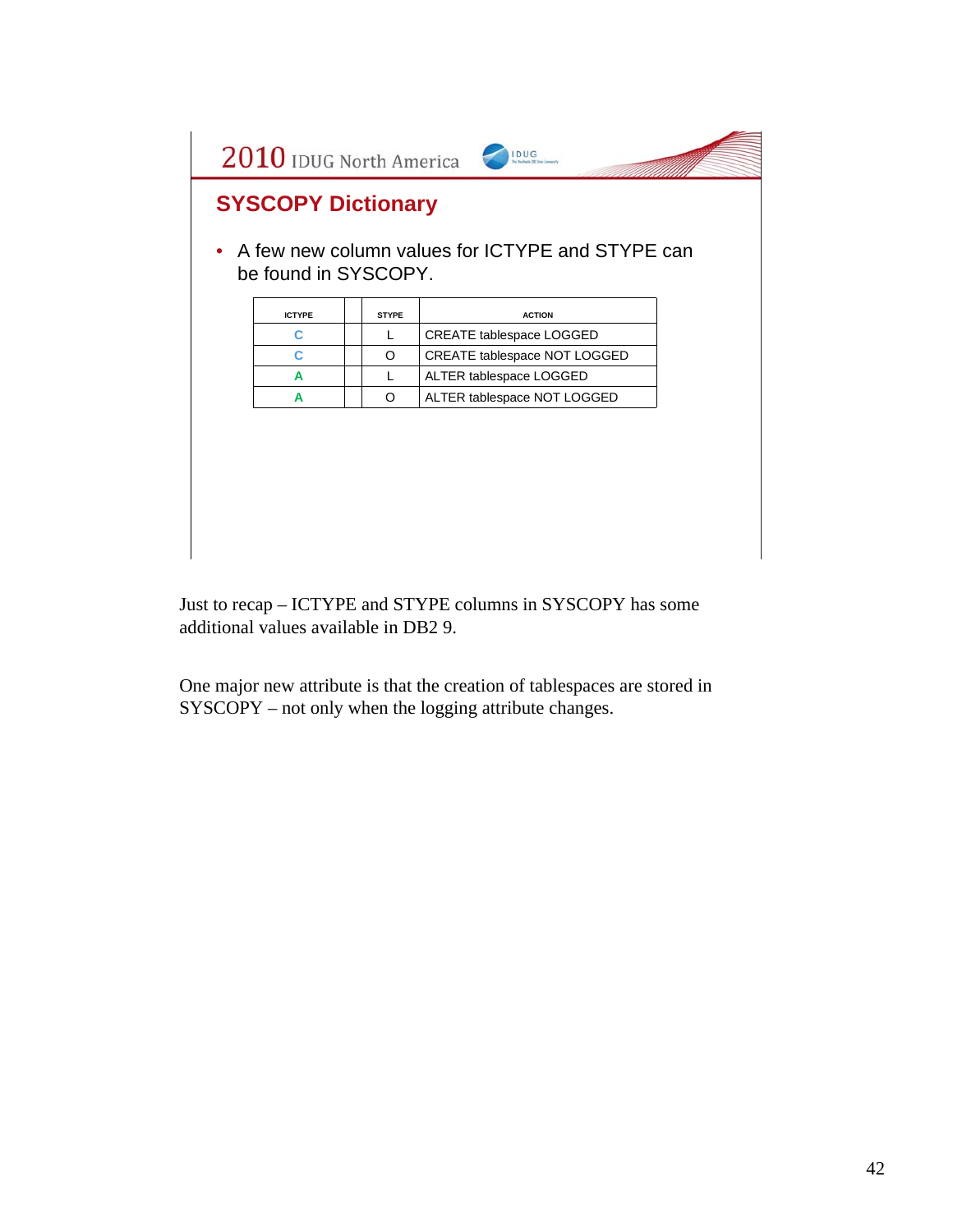

The statement IBM has been stressing since NOT LOGGED tablespaces was introduced is definitely true – don't use NOT LOGGED to save application CPU.

If using NOT LOGGED – make sure the application environment is analyzed and create a recovery plan WHEN something goes wrong.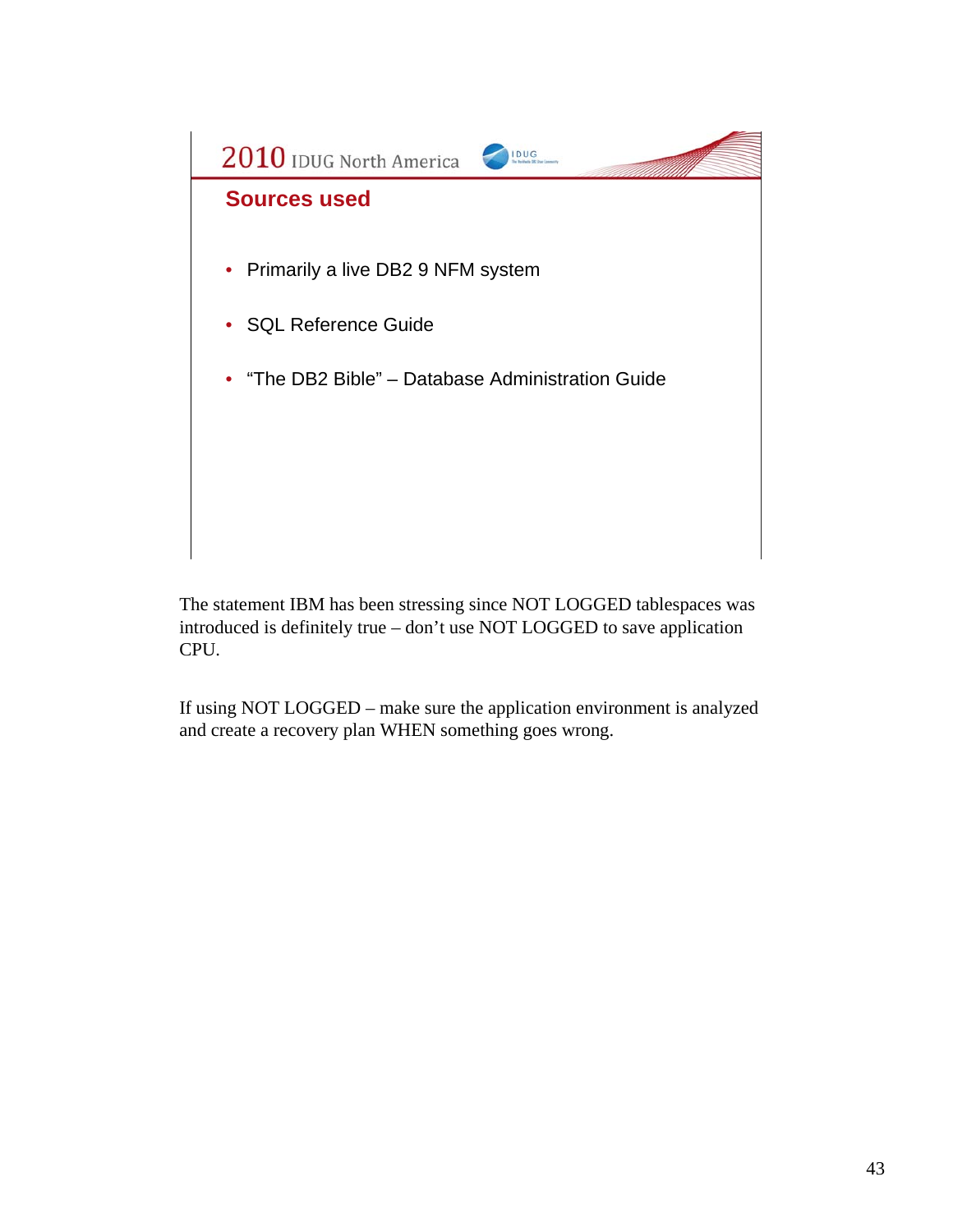

The statement IBM has been stressing since NOT LOGGED tablespaces was introduced is definitely true – don't use NOT LOGGED to save application CPU.

If using NOT LOGGED – make sure the application environment is analyzed and create a recovery plan WHEN something goes wrong.